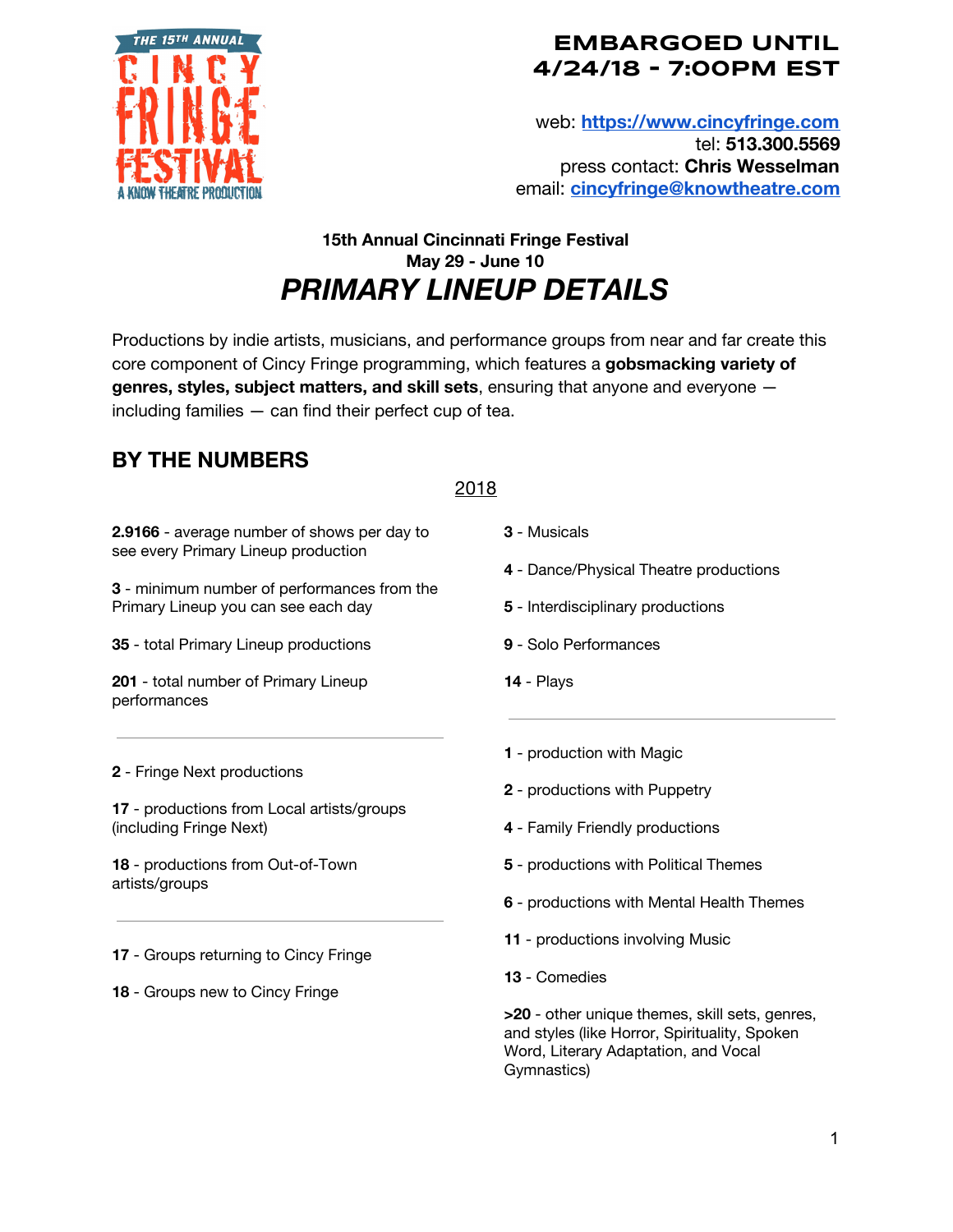

web: **[https://www.cincyfringe.com](https://www.cincyfringe.com/)** tel: **513.300.5569** press contact: **Chris Wesselman** email: **[cincyfringe@knowtheatre.com](mailto:cincyfringe@knowtheatre.com)**

**HISTORICAL** *(all numbers are "since 2004")*

**>150** - days of Fringe

**>400** - number of productions featured

**>2,000** - performances

**>110,000** - entries into shows

**>\$500,000** - amount paid out to independent artists and groups

## **WHERE DID THEY COME FROM and HOW DID THEY GET HERE?**

From August to December of 2017, **109 artists/groups** submitted their productions for consideration to our Primary Lineup.

From December 2017 to January 2018, **41 Local theatre professionals, journalists, and educators** — along with some historical Fringe folk — reviewed applications and provided their assessments on which productions they thought would lend **unique stories, voices, and representations** to the Lineup.

**Jurors:** Alice Flanders, Alyssa Michaud, Andrew Hungerford, Andrew Ian Adams, Betsy Shank, Burgess Byrd, Buz Davis, Cal Harris, Chris Wesselman, Dan Winters, Darnell Pierre Benjamin, Daryl Harris, Dave Levy, Dylan Shelton, Eric Vosmeier, Ernajisa Curry, Heather Britt, Jason Bruffy, Josh Steele, Julie Engebrecht, Justin McCombs, Kim Popa, Lissa Gapultos, Liz Borntrager, D. Lynn Meyers, Maggie Rader, Mia Vera, Mike Sherman, Miranda McGee, Patrick Phillips, Piper Davis, Rebecca Bromels, Regina Pugh, Richard Hess, Rick Pender, Robert Macke, Sarah Beth Hall, Shannon Lutz, Tamara Winters, Ted Weil, and Torie Wiggins

By February 2018 the final 35 productions were selected and the journey to this press release truly began. (It's been so long!)

#### **ADDITIONAL PERFORMANCES**

For 2018, Cincy Fringe is granting **additional performances to productions in venues under 60 seats**, giving audience members more opportunities to see productions that would otherwise have a fewer number of total tickets available.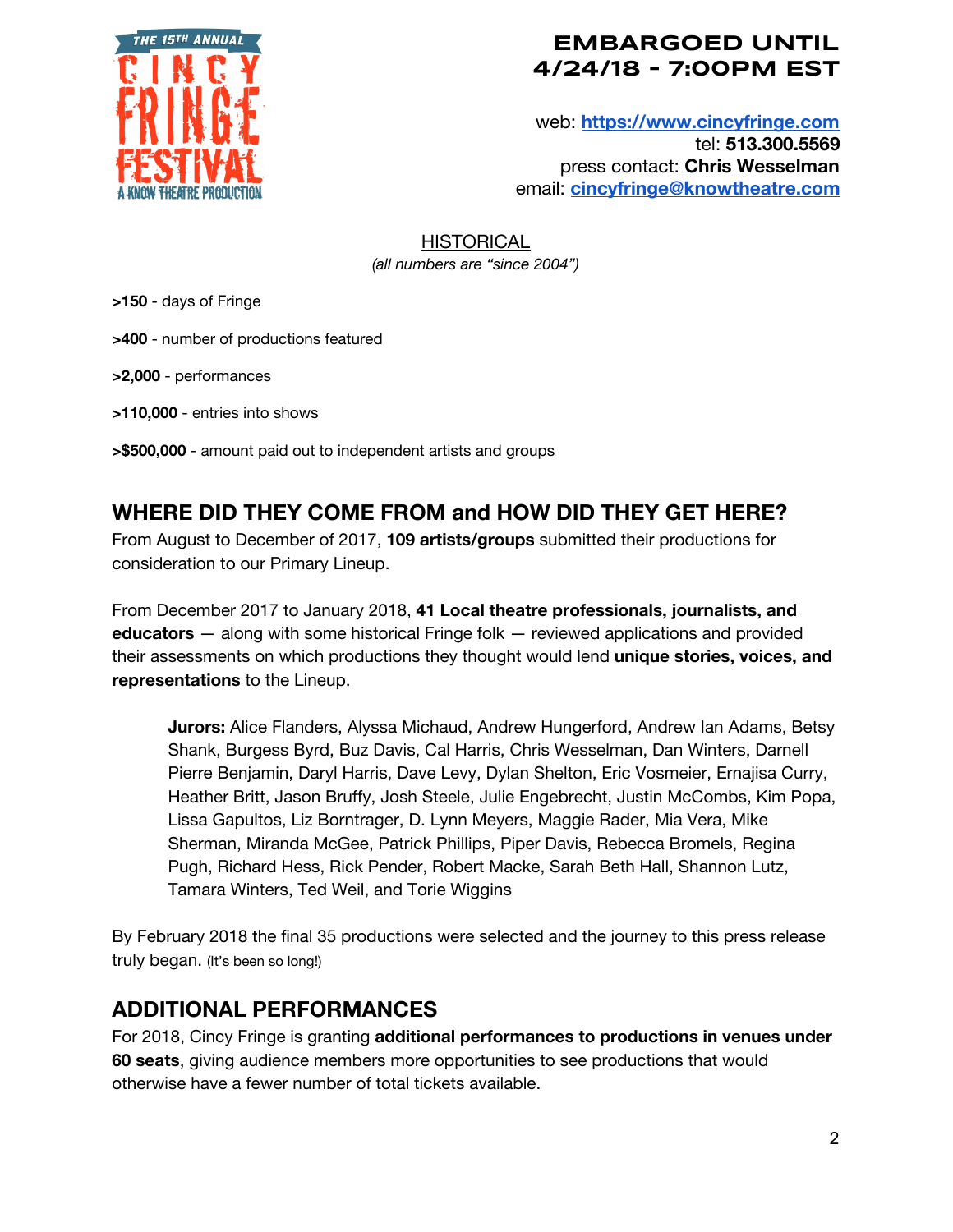

web: **[https://www.cincyfringe.com](https://www.cincyfringe.com/)** tel: **513.300.5569** press contact: **Chris Wesselman** email: **[cincyfringe@knowtheatre.com](mailto:cincyfringe@knowtheatre.com)**

## **VENUES**

Primary Lineup productions are occurring in **12 unique spaces across OTR:**

**Know Theatre** (Venue Code: KNOW) 1120 Jackson St 45202

**Art Academy Room 103** (Venue Code: A103) **Art Academy Room 204** (Venue Code: A204) **Art Academy Room 404** (Venue Code: A404) **Art Academy Room 664** (Venue Code: A664) 1212 Jackson St 45202

**First Lutheran Church Lounge** (Venue Code: FLL) **First Lutheran Church Basement** (Venue Code: FLB) 1208 Race St 45202

**Memorial Hall Studio** (Venue Code: MHS) 1225 Elm St 45202

**OTR Community Church** (Venue Code: OCC) 1310 Race St 45202

**The Mini Microcinema** (Venue Code: MMC) 1329 Main St 45202

**MOTR Pub Basement** (Venue Code: MOTR) 1345 Main St 45202

**Gabriel's Corner** (Venue Code: GC) 1425 Sycamore St 45202

Additionally, four other venues will be in use **for Special Events** during Fringe:

**The ARTing Lot** (Venue Code: LOT) 12th and Jackson Streets 45202

**Union Hall** (Venue Code: UNH) 1314 Republic Street 45202

**Wash Park Art** (Venue Code: WPA) 1215 Elm St 45202

**The Woodward Theatre** (Venue Code: WDW) 1404 Main St 45202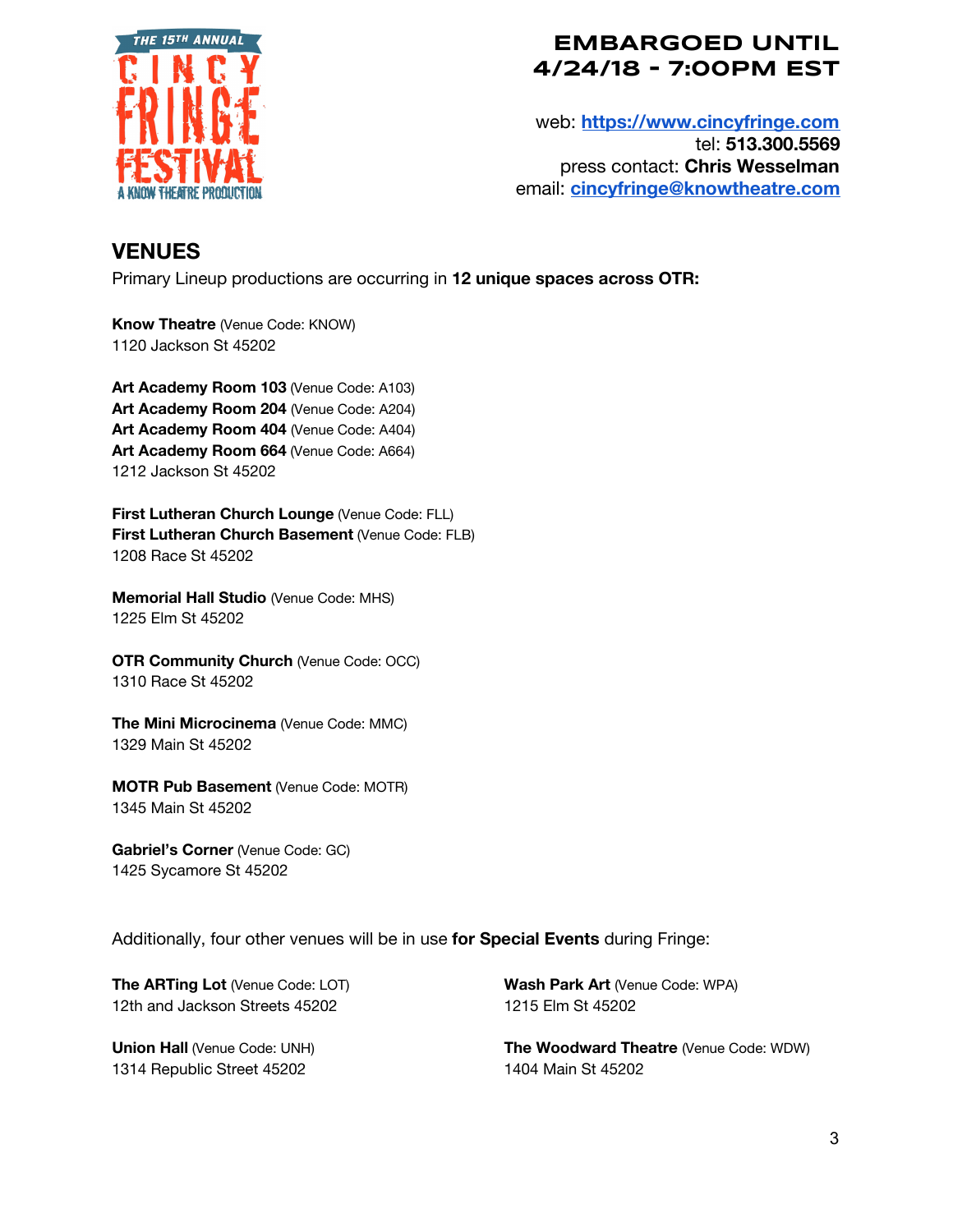

web: **[https://www.cincyfringe.com](https://www.cincyfringe.com/)** tel: **513.300.5569** press contact: **Chris Wesselman** email: **[cincyfringe@knowtheatre.com](mailto:cincyfringe@knowtheatre.com)**

## **AWARDS and ENCORES**

Primary Lineup productions vie for one of our **6 Pick of the Fringe Awards**:

**The David C Herriman Audience Pick The Fringe Next Audience Pick The Linda Bowen Full Frontal Pick The Critics' Pick The Artists' Pick The Dr. Robert J Thierauf Producer's Pick**

Each Award-winning production is granted an additional **Encore performance** on the final day of Fringe **(6/10)** at one of the following time slots:

**12:00p, 1:15p, 2:30p, 4:45p, 6:00pm, 7:15p**

Should any production be unavailable for an Encore slot, a replacement production will be selected from the Primary Lineup based on additional voting element to be announced during Fringe, thereby **guaranteeing a total of 6 final performances** on 6/10.

## **PRODUCTION DETAILS and MARKETING MATERIALS**

On the remaining pages of this document, please find details about each of the 35 Primary Lineup productions. To locate marketing materials, please visit:

**[https://drive.google.com/open?id=1DztOiioyEqg5DFK9l\\_3cwFfRsFO7oUSf](https://drive.google.com/open?id=1DztOiioyEqg5DFK9l_3cwFfRsFO7oUSf)**

**NOTE:** Press may contact productions directly via the email addresses provide in the information below, but for any additional general questions or inquiry please contact **Fringe Producer Chris Wesselman** at [cincyfringe@knowtheatre.com.](mailto:cincyfringe@knowtheatre.com)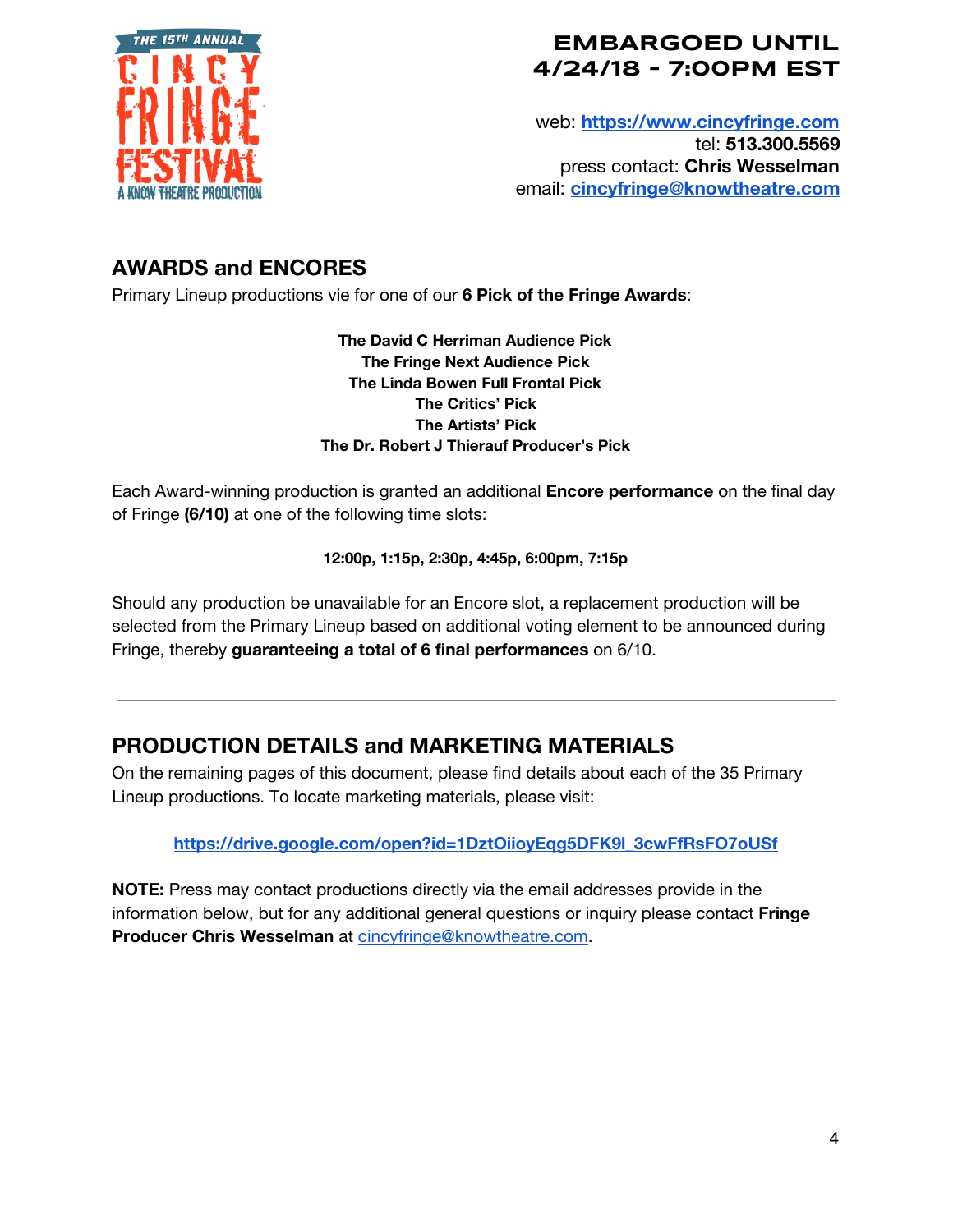

web: **[https://www.cincyfringe.com](https://www.cincyfringe.com/)** tel: **513.300.5569** press contact: **Chris Wesselman** email: **[cincyfringe@knowtheatre.com](mailto:cincyfringe@knowtheatre.com)**

# Local Productions



**Show Title**: *All We Have Borne*

**Group Name:** Victoria Hawley **From:** Cincinnati, OH

**New or Returning Participant:** New

**Category (Tags):** Play (Drama, Women's Themes, Abuse)

**Rating:** R (Violence, Adult Language, References to Sexual Violence/Abuse)

**10-word Description:** We're livin' and dyin' here. Get used to it.

**Story for the Press:** The fear of being helpless has been with me for as long as I can remember. In wake of the #MeToo movement, and of all my own personal fears and experiences, this story wouldn't let me go. I hope it leaves you thinking and willing to engage with change.

**Full Description:** A young woman finds herself trapped in a dark room. Another woman calls this darkness home. An unpredictable man threatens to end them both if they don't escape. **Artist/Company Biography:** Victoria Hawley is a theatre artist living in Cincinnati, Ohio. Originally from Western Kentucky, Ms. Hawley discovered her love of storytelling through "directing" her brothers around an old puppet theater given to them by their parents. What started as a curiosity has since grown into a way of life. Ms. Hawley graduated from Northern Kentucky University in 2015, and was a member of the 2016-2017 Ensemble Theatre Cincinnati Professional Acting Apprentice Company. When she's not acting, she's writing plays, and

when she's not writing plays, she's making pies from scratch with Mark.

**Primary Contact Name:** Victoria Hawley

**Primary Contact E-mail:** [victoriahawley@mac.com](mailto:victoriahawley@mac.com)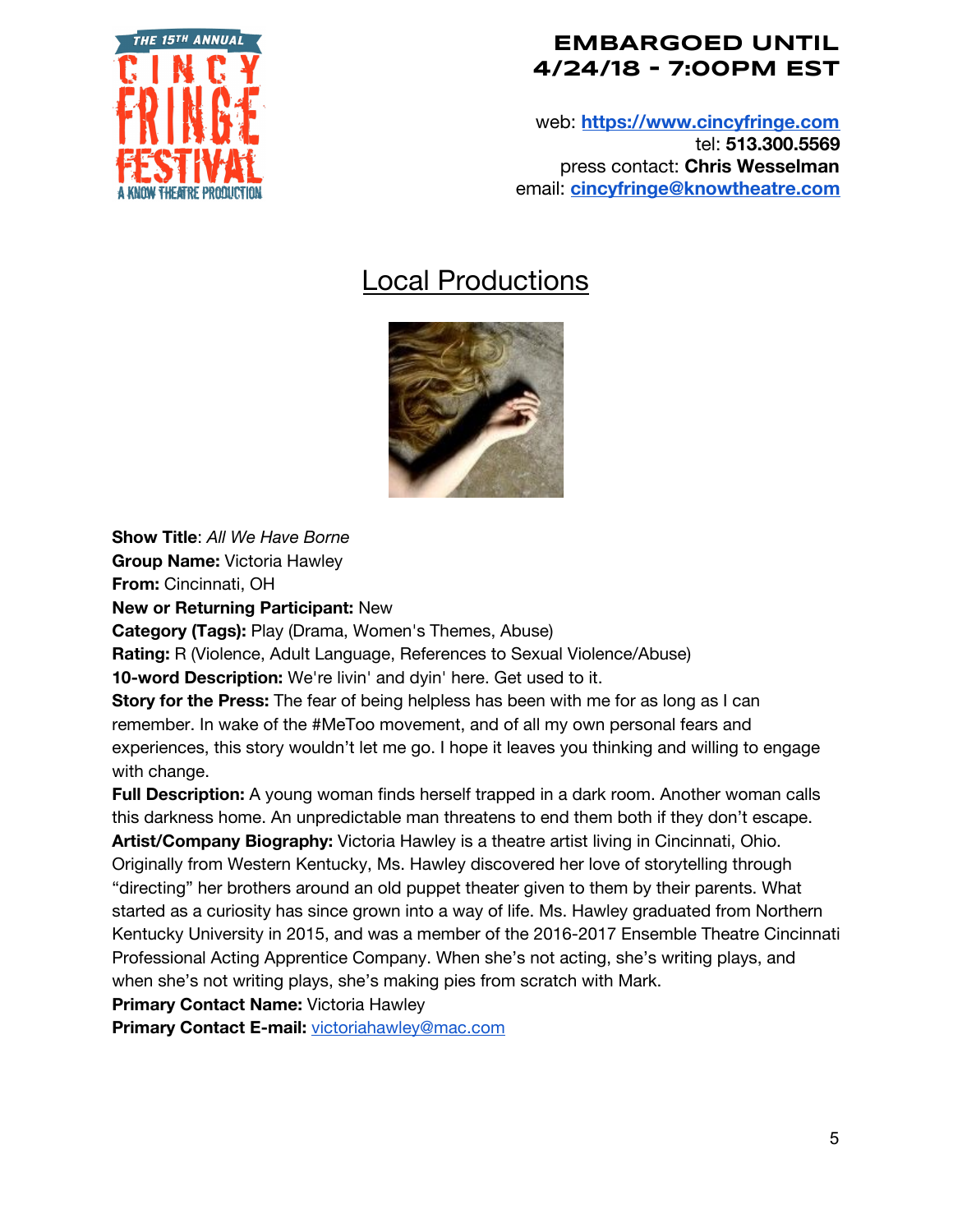

web: **[https://www.cincyfringe.com](https://www.cincyfringe.com/)** tel: **513.300.5569** press contact: **Chris Wesselman** email: **[cincyfringe@knowtheatre.com](mailto:cincyfringe@knowtheatre.com)**



**Show Title**: *The Amphibian* **Group Name:** The Burying Beetles **From:** Cincinnati, OH.

**New or Returning Participant:** Returning

**Category (Tags):** Play (Comedy, Political Themes, Satire)

**Rating:** R (Simulated Sex Acts, Adult Language)

**10-word Description:** Man with a gun wants to be loved. Get talking.

**Full Description:** A rebel leader is captured by an enemy officer who's ignorant of the country he's invaded. Flattering him into believing he's a brilliant commander with God on his side, the rebel spins half-truths into lies and very nearly saves his country – until the people he's trying to save start falling out of helicopters.

**Artist/Company Biography:** The Burying Beetles first swarmed together in 2011 to wage theatrical warfare against Neoliberal oligarchic imperialism. Hammering with their tiny theater-fists against Empire in all its stupidity, this fluctuating mob of academics and theater geeks has erupted into six of the last seven Fringes to rip open the soft orange underbelly of the corporate state, spit satire-venom into the gaping wounds and devour the beast from within. Let our absurdo-Brechtian lies mixed-metaphorically metastatize into a new Truth: the people will rule.

**Primary Contact Name:** John Ray

**Primary Contact E-mail:** [john.ray@lycos.com](mailto:john.ray@lycos.com)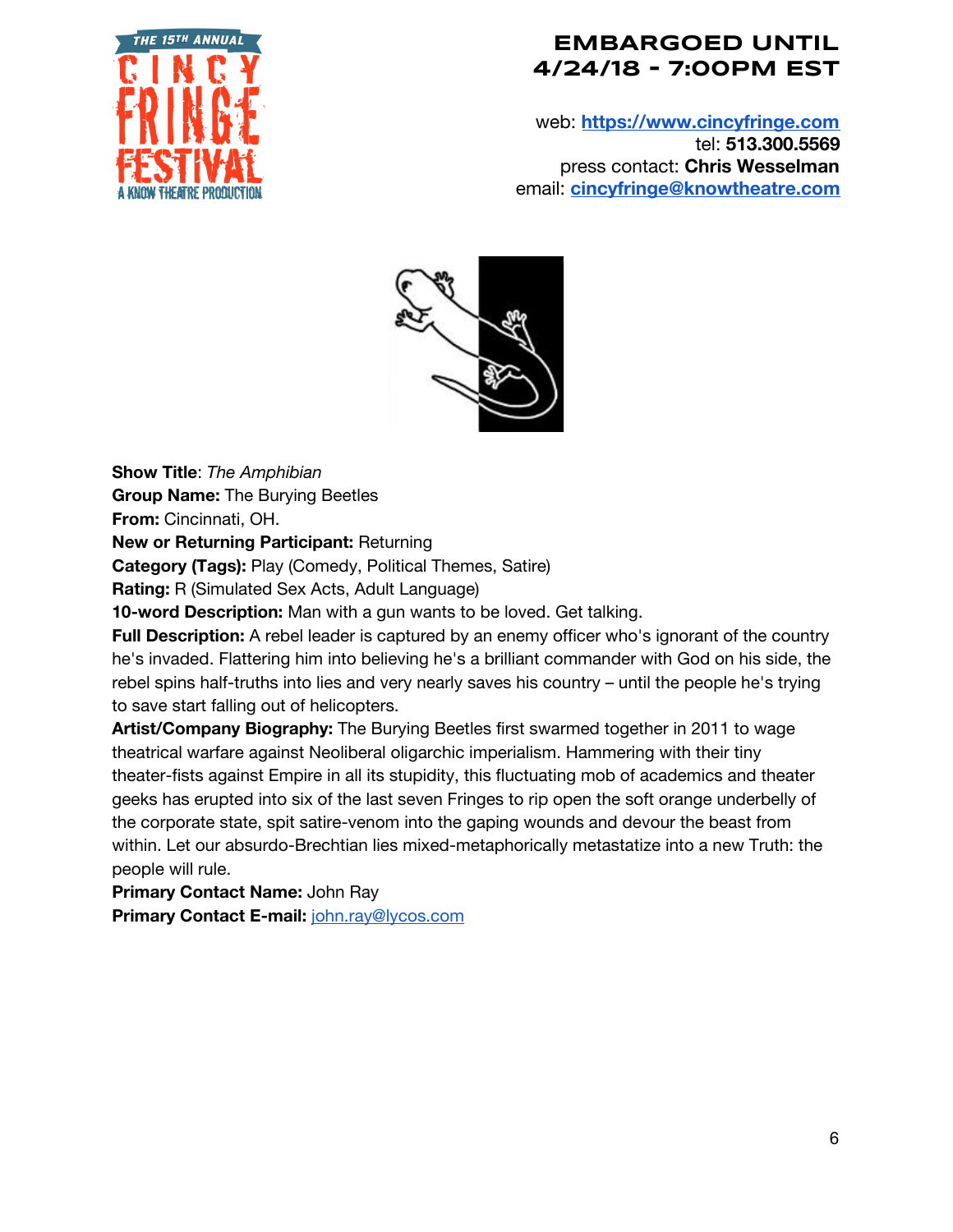

web: **[https://www.cincyfringe.com](https://www.cincyfringe.com/)** tel: **513.300.5569** press contact: **Chris Wesselman** email: **[cincyfringe@knowtheatre.com](mailto:cincyfringe@knowtheatre.com)**



**Show Title**: *Annalise* (Fringe Next participant) **Group Name:** Take Two **From:** Cincinnati, OH **New or Returning Participant:** New **Category (Tags):** Play (Drama, Mental Health Themes, Storytelling) **Rating:** PG-13

**10-word Description:** Two teens learn to deal with their mental disorders. Together. **Story for the Press:** The inspiration for this show comes from playwright Vicky Alcorn's experience with her own mental disorder. In today's modern society, media can romanticize the idea of mental illness. With her show, she hopes to give a more accurate portrayal of what having these disorders can actually be like.

**Full Description:** Annalise, now an adult and a best-selling author, looks back on her teenage days through an interview about how her childhood has impacted her writing as an adult, as well as though staged flashbacks. Annalise was diagnosed with an anxiety disorder when she was young, and can't remember a time when she was… well, "normal". In order to help distance herself from her disorder, Annalise pretends it's a whole different person. His name is Alex. Her whole world gets thrown for a loop when one day she meets Danny. Depressed and friendless, Danny also copes with his disorder in the same way Annalise does, and her name is Debbie. Together, Danny and Annalise learn to trust not only each other, but themselves. For the first time in their lives, they finally don't feel like they're alone.

**Artist/Company Biography:** The performing group, Take Two, features returning playwright Vicky Alcorn. Her assisting production team, Miranda Mason (Costume Designer) and Sarah Lembright (Stage Manager), are first-time Fringers who are beyond ecstatic to be participating in Fringe their senior year. The rest of the team consists of the cast, who are a mixture of returning performers and first-timers to Fringe. Take Two as a whole consists of Highlands High School students. Some were friends beforehand, while others had barely had a conversation, but through the magic of Fringe, they have been brought together to perform Annalise.

**Primary Contact Name:** Vicky Alcorn **Primary Contact E-mail:** [vlalcorn@zoomtown.com](mailto:vlalcorn@zoomtown.com)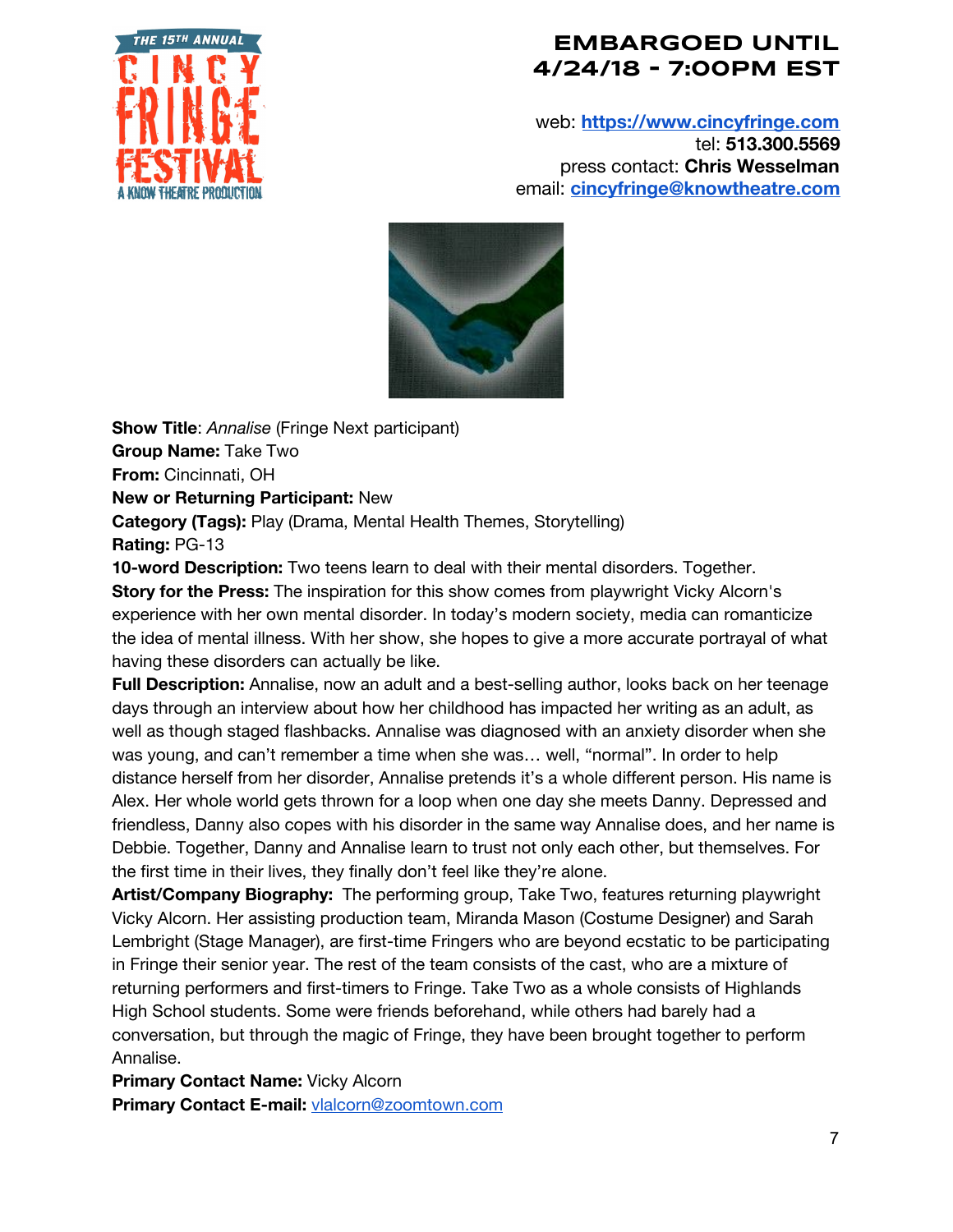

web: **[https://www.cincyfringe.com](https://www.cincyfringe.com/)** tel: **513.300.5569** press contact: **Chris Wesselman** email: **[cincyfringe@knowtheatre.com](mailto:cincyfringe@knowtheatre.com)**



**Show Title**: *Bad Poetry Night* **Group Name:** A to Z Productions **From:** Cincinnati, OH. **New or Returning Participant:** Returning **Category (Tags):** Play (Comedy, Satire) **Rating:** PG-13 **10-word Description:** Kids in the Hall take on an amatuer open mic.

**Full Description:** The Kids in the Hall meets the American Idol open auditions in this kooky, hilarious, cringey take on the world's most pretentious poetic evening. From Alexx Rouse (Fringe hit Buster Bumpers and Other Metaphors) and Zach Robinson (Serials 8 Favorite All's Faire) comes the story of a ridiculous cast of horrible poets searching for the beauty in how ugly an open mic can be

**Artist/Company Biography:** A to Z Productions is pumped to make their company debut at Fringe 2018! While the company is new, Alexx Rouse and Zach Robinson are no strangers to the stage and the writer's desk. Alexx's writing credits at the Know include Serials (Rolling Stone, Roxy Balboa, All's Faire) and her sold out solo show Busted Bumpers and Other Metaphors at 2017 Fringe. Zach has performed in several local improv groups (Family Bunker, Veracity), past Fringe shows (Furlesque 2016, Heard 2015) and is currently a touring member of MadCap puppets. The two of them can't wait to make all sorts of weird funny craziness for you.

**Primary Contact Name:** Alexx Rouse

**Primary Contact E-mail:** [alexxrouse@gmail.com](mailto:alexxrouse@gmail.com)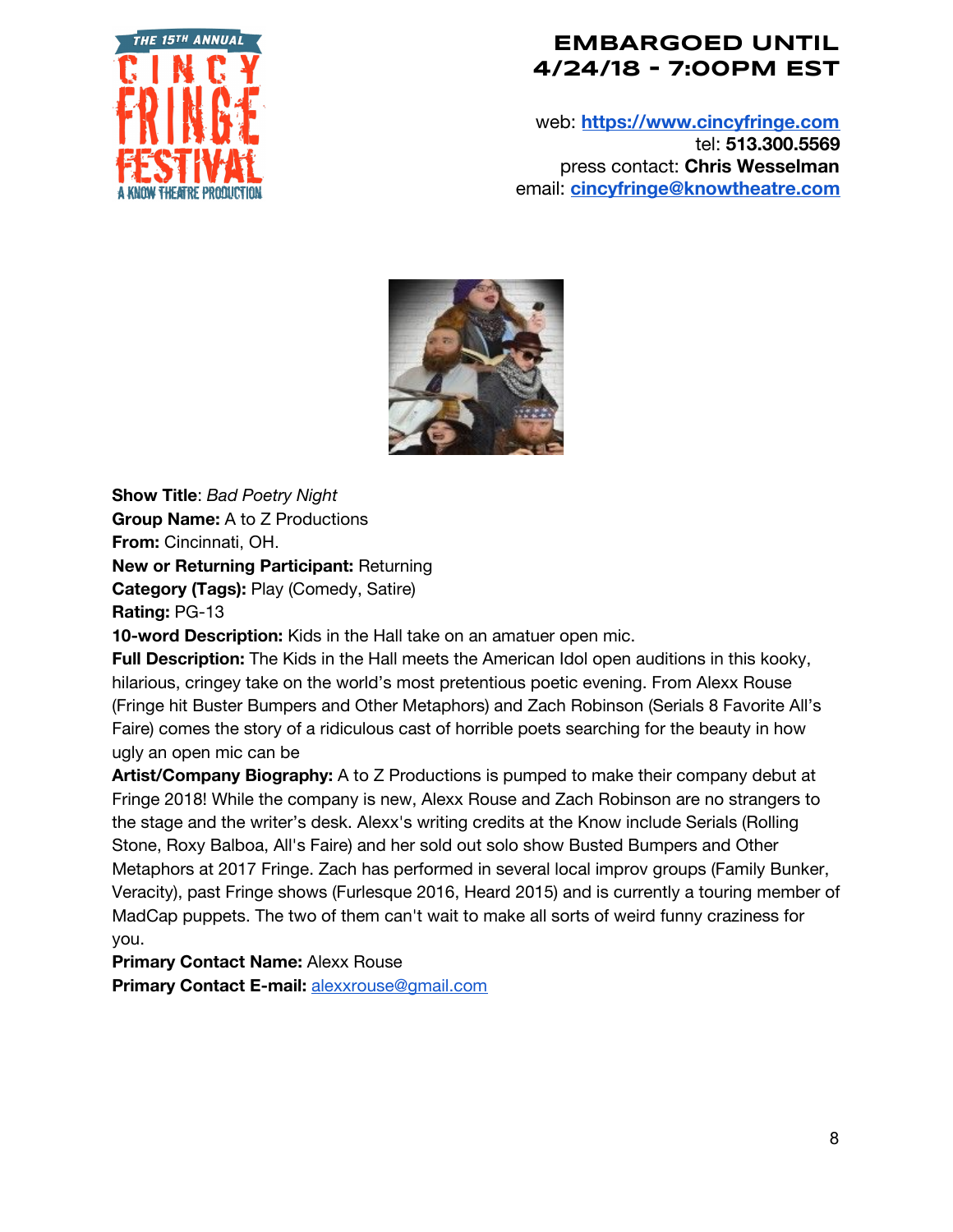

web: **[https://www.cincyfringe.com](https://www.cincyfringe.com/)** tel: **513.300.5569** press contact: **Chris Wesselman** email: **[cincyfringe@knowtheatre.com](mailto:cincyfringe@knowtheatre.com)**



**Show Title**: *Billy: the Haunting of William Howard Taft* **Group Name:** Autumn Kaleidoscope **From:** Cincinnati, OH.

**New or Returning Participant:** Returning

**Category (Tags):** Play (Dramedy, Historical, Regional Interest)

**Rating:** PG-13

**10-word Description:** President Taft is about to have a rough night!

**Story for the Press:** Cincinnati's favorite son and 27th president of the United States comes to life in Autumn Kaleidoscope's Billy: the Haunting of William Howard Taft. Autumn Kaleidoscope, the same company that produced Furlesque and My Darling Dilophosaurus, shows audiences there is more to this president than just getting stuck in a bathtub.

**Full Description:** Inspired by historical events, Billy: the Haunting of William Howard Taft follows the President-elect on one of the wildest nights of his life. As Taft falls victim to deception, manipulation and trickery he quickly learns a valuable lesson: never trust a possum. Billy: the Haunting of William Howard Taft is directed by Audrey A. MacNeil and featuring Sean P. Mette as William Howard Taft.

**Artist/Company Biography:** Autumn Kaleidoscope is thrilled to make its third appearance at the Cincinnati Fringe Festival with the world premiere of Billy: the Haunting of William Howard Taft. This production brings the Cincinnati born president to the big stage. Billy: the Haunting of William Howard Taft is directed by Northern Kentucky University and National Theatre Institute alum, Audrey A. MacNeil. The play is written by and features Autumn Kaleidoscope's Executive Artistic Director, Sean P. Mette, as William Howard Taft. Autumn Kaleidoscope's previous productions, Furlesque and My Darling Dilophosaurus, also premiered at the Cincinnati Fringe Festival.

**Primary Contact Name:** Sean P. Mettte **Primary Contact E-mail:** [spmette@gmail.com](mailto:spmette@gmail.com)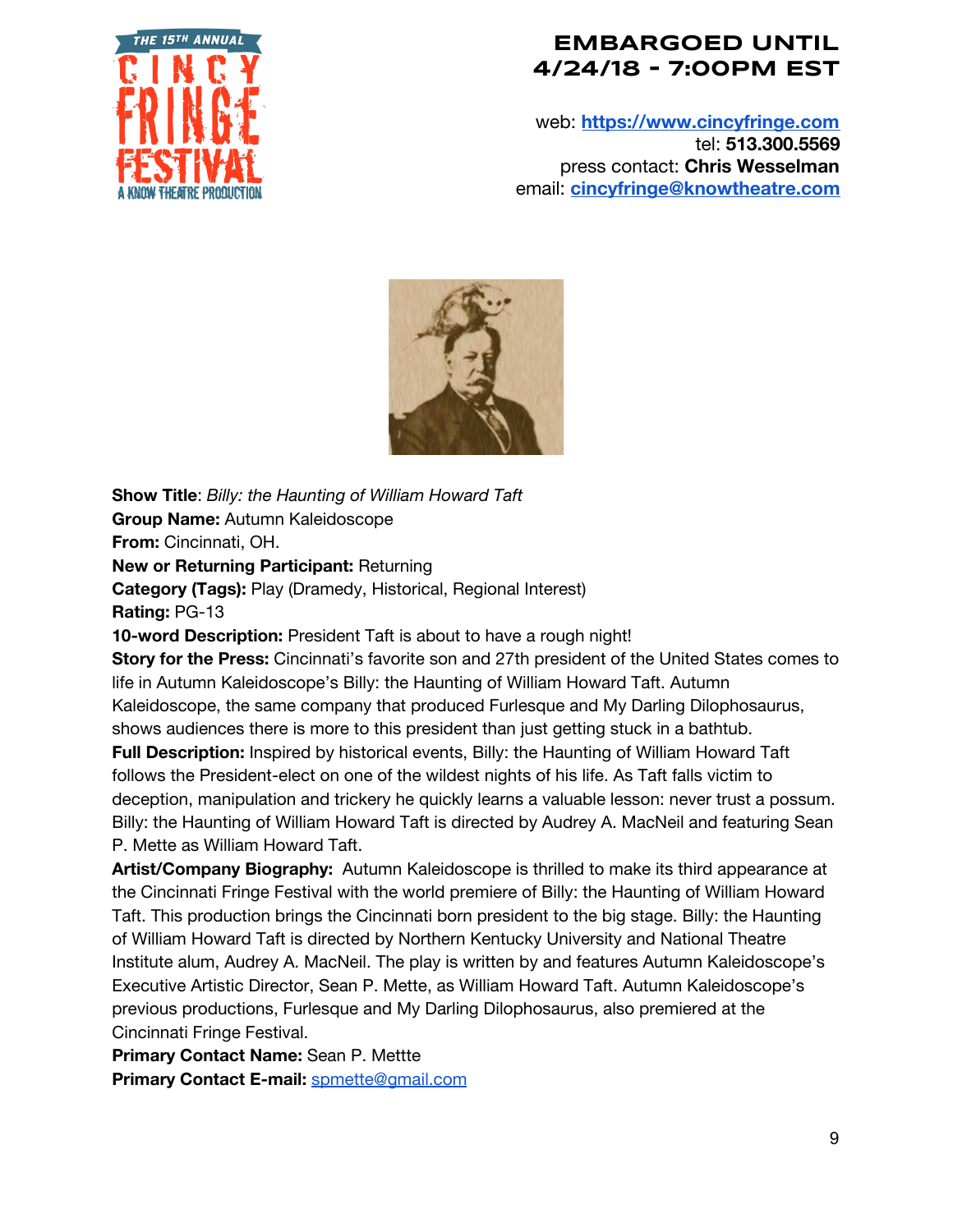

web: **[https://www.cincyfringe.com](https://www.cincyfringe.com/)** tel: **513.300.5569** press contact: **Chris Wesselman** email: **[cincyfringe@knowtheatre.com](mailto:cincyfringe@knowtheatre.com)**



**Show Title**: *The Blackface Project*

**Group Name:** Norman-Reaves Productions

**From:** Cincinnati, OH.

**New or Returning Participant:** New

**Category (Tags):** Play (African-American Themes, Drama, Multi-Cultural Themes) **Rating:** R (Simulated Sex Acts, Adult Language)

**10-word Description:** In 24 hours, the Great White Way will go black.

**Story for the Press:** Since meeting at Northern Kentucky University, J. Farley Norman and Isaiah Reaves have brought original pieces to the stage, resulting in numerous readings, workshops, and fully staged collaborations. The duo's latest creation, The Blackface Project, is loosely based on the true story of controversial Broadway icon Bert Williams.

**Full Description:** The year is 1910. It's opening night. Bert Williams is the first black man on Broadway. But at what cost?

**Artist/Company Biography:** Norman-Reaves Productions is honored to make our Cincy Fringe debut! Founded by local actor-playwright Isaiah Reaves and director-designer J. Farley Norman, the company's inaugural production of an original drama 'The Color of the Leaves' has been staged at Northern Kentucky University and as part of Know Theater's Serials: Thunderdome as of 2018. Our team is dedicated to bringing bold theatrical experiences and dynamic young talent to the stage.

**Primary Contact Name:** Isaiah Reaves

**Primary Contact E-mail:** [reavesi1@nku.edu](mailto:reavesi1@nku.edu)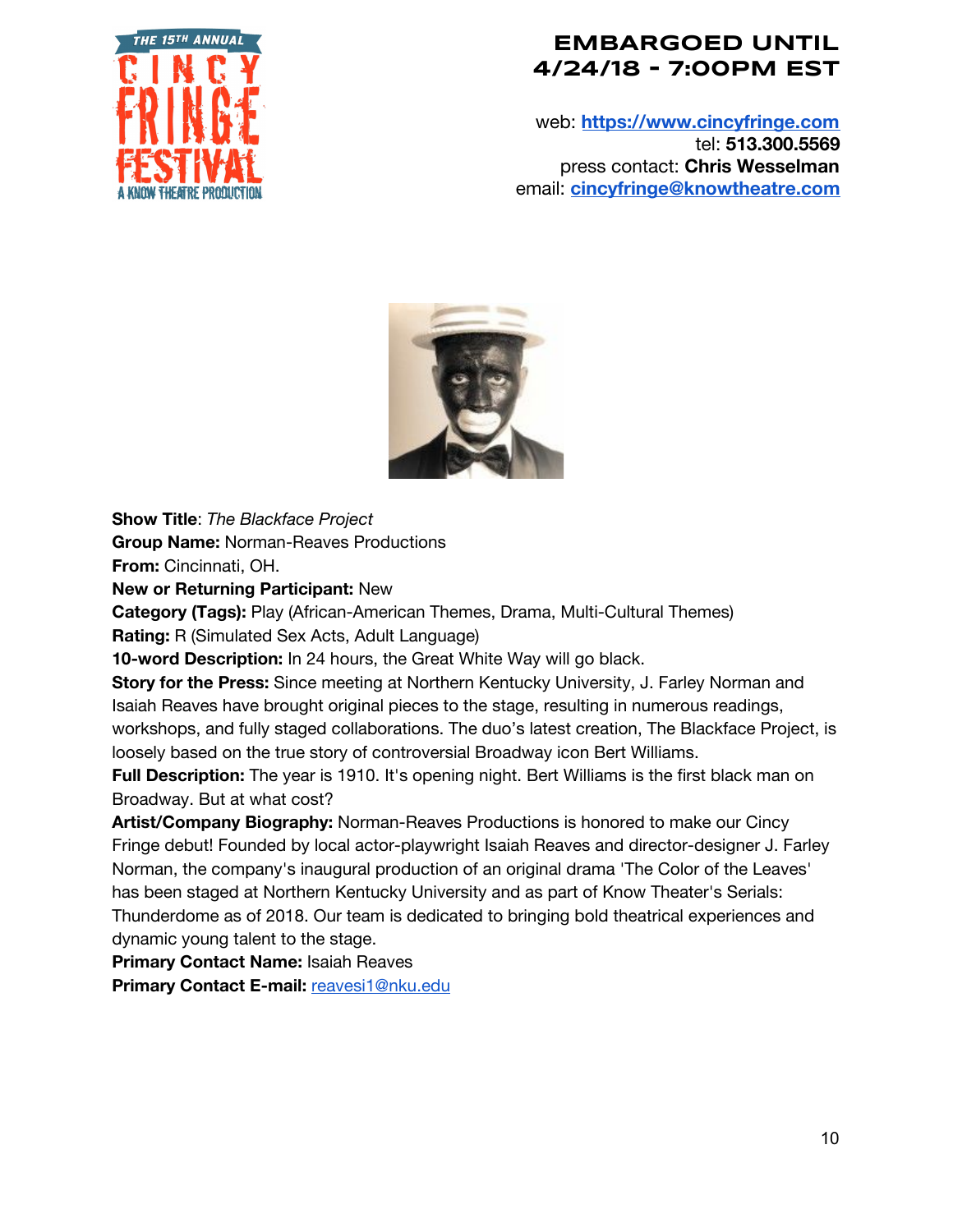

web: **[https://www.cincyfringe.com](https://www.cincyfringe.com/)** tel: **513.300.5569** press contact: **Chris Wesselman** email: **[cincyfringe@knowtheatre.com](mailto:cincyfringe@knowtheatre.com)**



**Show Title**: *Damage*

**Group Name:** Pedamentum Dance Theatre

**From:** Cincinnati, OH.

**New or Returning Participant:** Returning

**Category (Tags):** Dance/Physical Theatre (Dance, Mental Health Themes, Storytelling) **Rating:** PG-13

**10-word Description:** Five true stories told through dance, poetry, and a lamp.

**Story for the Press:** "Does accepting that violence happens mean you have given up your right to say no? Does it mean the next time someone holds you down, you don't even bother pushing back?" Creation of "Damage" began with words like this, shared with me by brave survivors of domestic violence.

**Full Description:** "We are shining a light on the stories no one wants to hear. We are dancing the stories we are still too afraid to speak. We are sculpting something beautiful out of the word-shrapnel you left in us." Experience five true stories told through dance, poetry, and light. Created by damaged people—for damaged people.

**Artist/Company Biography:** In 2015, artist Mandie Reiber set out into Over-the-Rhine and began interviewing strangers about their greatest challenges. Since then, hundreds of stories have been collected from local citizens of every ethnicity, age, and occupation. Founded by Mandie Reiber, Pedamentum uses a unique collaborative process to transform these true stories into artistic experiences, including songs, poems, and choreography. Our mission is to develop arts experiences that provide honest perspectives on relevant social issues; to use art as a language and a vehicle for social change; and to create hybrid performance work that blends various art forms harmoniously through collaboration and exploration.

**Primary Contact Name:** Mandie Reiber

**Primary Contact E-mail:** [mandiereiber@gmail.com](mailto:mandiereiber@gmail.com)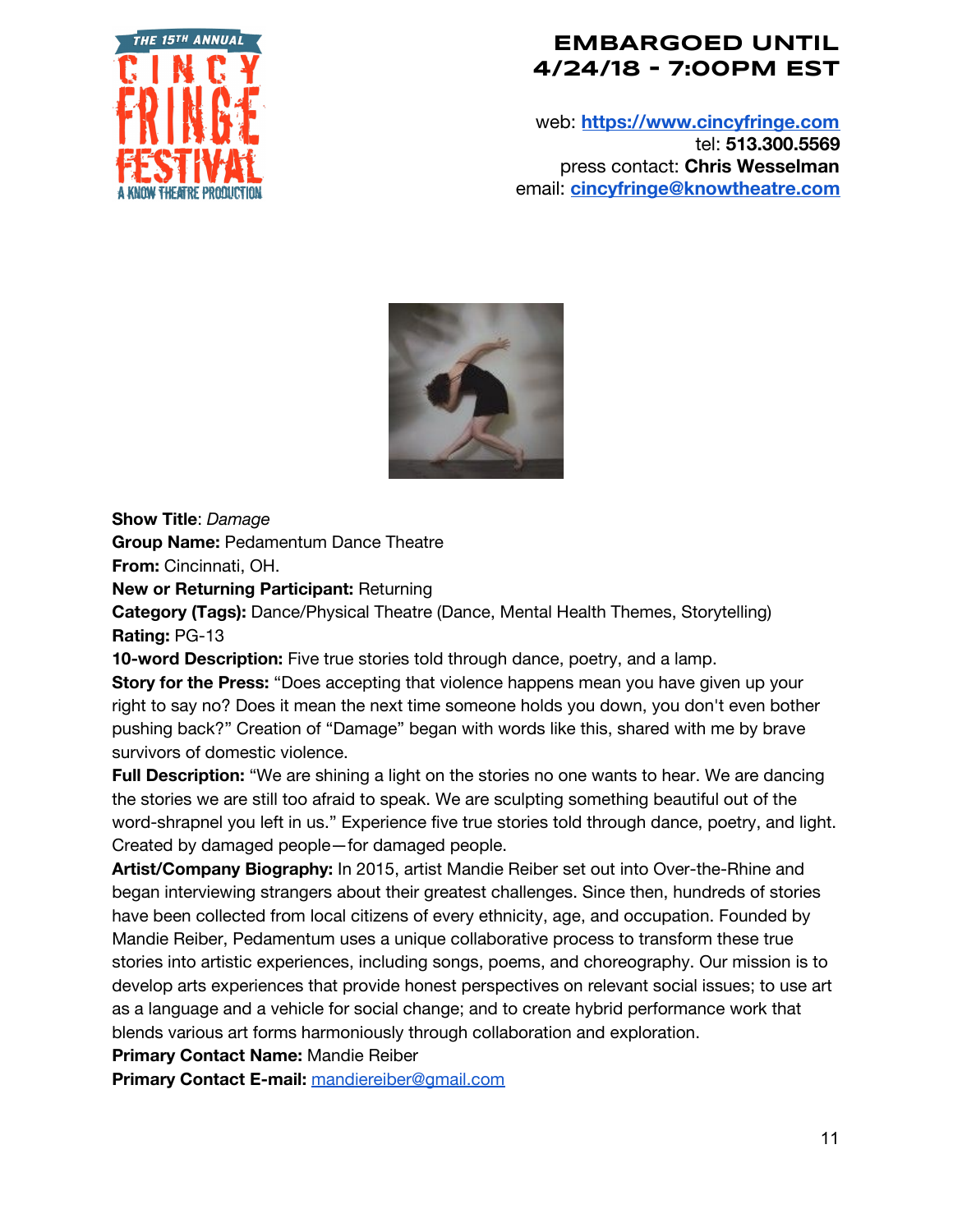

web: **[https://www.cincyfringe.com](https://www.cincyfringe.com/)** tel: **513.300.5569** press contact: **Chris Wesselman** email: **[cincyfringe@knowtheatre.com](mailto:cincyfringe@knowtheatre.com)**



**Show Title**: *ExTrashVaganza!* **Group Name:** Theatre Mobile **From:** Cincinnati, OH. **New or Returning Participant:** Returning **Category (Tags):** Interdisciplinary (Comedy, Music, Puppetry) **Rating:** PG-13 **10-word Description:** A strange-sational puppet musical comedy delight. **Story for the Press:** Paul Strickland and Erika Kate MacDonald, the winners of the past two Critics' Picks of the Fringe (2016 and 2017), have teamed up to make a strange-sational musical found-object puppet comedy for adults! **Full Description:** "You threw it away. Now pick it up and make something of yourself.

Paul Strickland ("Balls of Yarns" - Critics' Pick of the Fringe Winner 2017) and Erika Kate MacDonald ("Ice Candle" - Critics' Pick of the Fringe Winner 2016) team up in this STRANGE-SATIONAL PUPPET MUSICAL COMEDY DELIGHT for adults!

Come help Erika and Paul make a beautiful future out of the discarded past."

**Artist/Company Biography:** Theatre Mobile makes theatre. That moves around. Founded by Paul Strickland and Erika Kate MacDonald, Theatre Mobile aspires to scratch that itch for alternative, bare-bones, creativity-forward theatre in Cincinnati.

**Primary Contact Name:** Paul Strickland

**Primary Contact E-mail:** [paulstricklandartsyou@gmail.com](mailto:paulstricklandartsyou@gmail.com)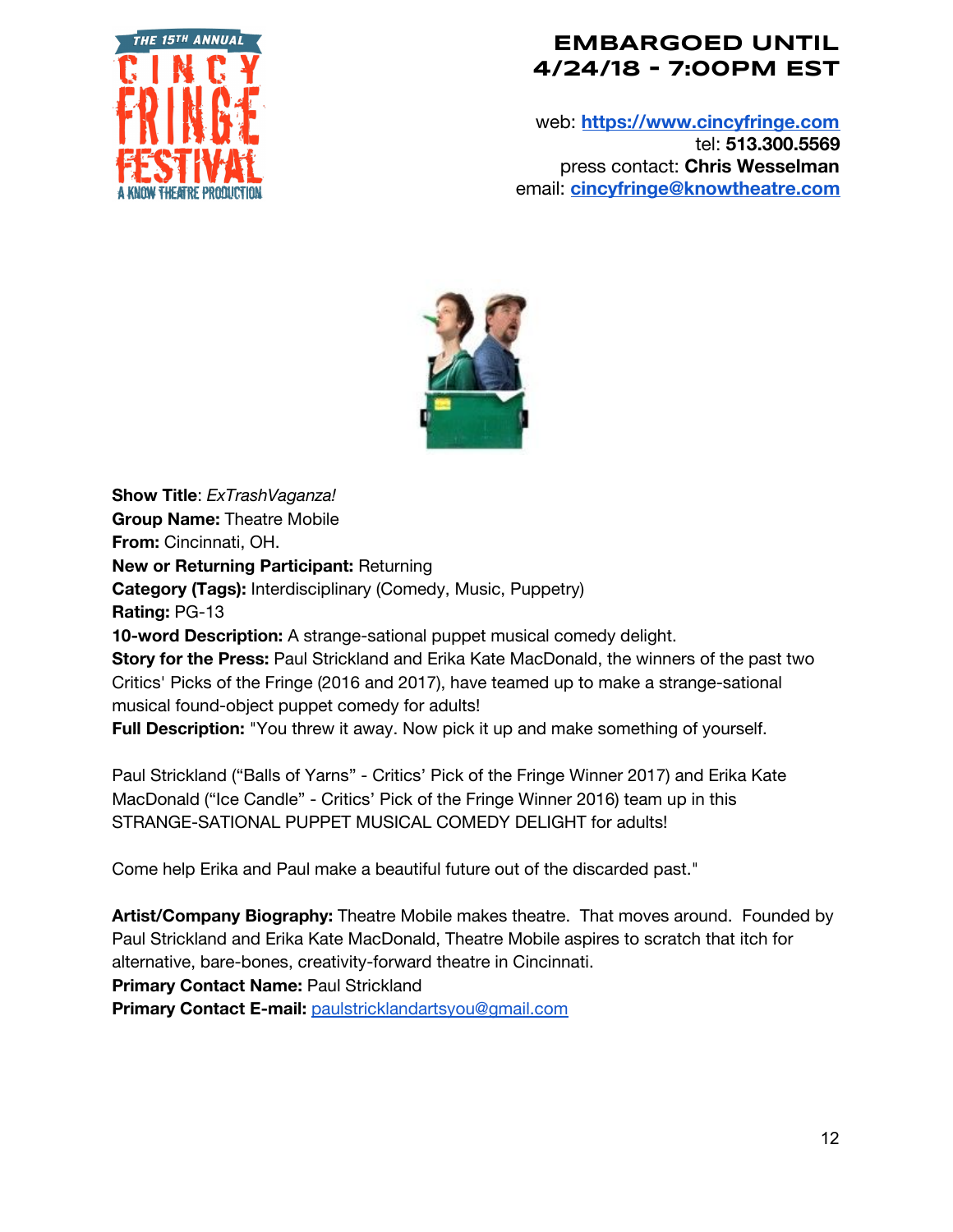

web: **[https://www.cincyfringe.com](https://www.cincyfringe.com/)** tel: **513.300.5569** press contact: **Chris Wesselman** email: **[cincyfringe@knowtheatre.com](mailto:cincyfringe@knowtheatre.com)**



**Show Title**: *Forealism Tribe Origins* **Group Name:** Forealism Tribe

**From:** Cincinnati, OH.

**New or Returning Participant:** New

**Category (Tags):** Interdisciplinary (Dance, Music, Projection Mapping)

**Rating:** PG-13

**10-word Description:** Inter-Dimensional Being's Earth & Spacetime Journey

**Story for the Press:** "The Forealism Tribe's first appearance was on Jackson Street in 2012. Jackson Street, OTR is the Tribe's birth place. The Tribe was officially apart of the Cincy Fringe Festival in 2013 as roaming performers. This year they are creating a totally new and unique production for the Cincy Fringe Festival."

**Full Description:** The Forealism Tribe is a group of inter-dimensional artists and explorers who use their Light Ship to view, learn and participate in human culture and media. But their mission is sometimes hindered by Them & They, negative beings who attempt to steal the Light Core power source from the Tribe. Come experience this Inter-Dimensional Spacetime Projection Mapping Exploration."

**Artist/Company Biography:** The Forealism Tribe is a hybrid musical act and performance art duo that hails from Another Dimension. Consisting of the members Star Power, Soul Force, Beast Mode, and Black Ram, this multitalented inter-dimensional group of artists produce unique costumes, music, dance, DJ sets, visual art, installations, video and performances combining them to create an energetic otherworldly experience for audiences. Their unique visual style and performances offer audiences something they have never seen before. They often perform in Cincinnati, Ohio and Miami, Florida and have also performed in multiple festivals and events nationally and internationally.

**Primary Contact Name:** Star Power

**Primary Contact E-mail:** [forealismtribe1@gmail.com](mailto:forealismtribe1@gmail.com)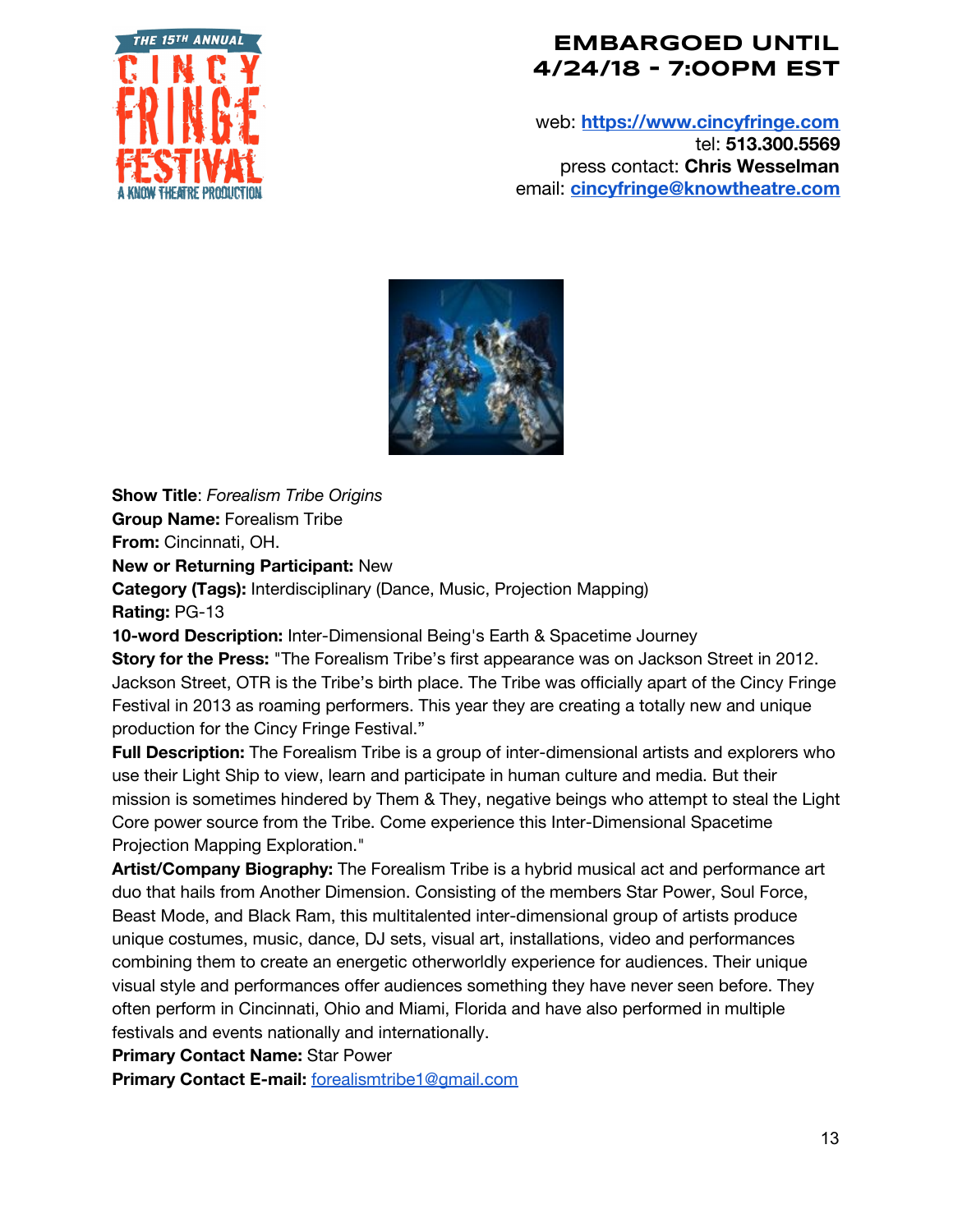

web: **[https://www.cincyfringe.com](https://www.cincyfringe.com/)** tel: **513.300.5569** press contact: **Chris Wesselman** email: **[cincyfringe@knowtheatre.com](mailto:cincyfringe@knowtheatre.com)**



**Show Title**: *The Gospel of Barabbas* **Group Name:** Hugo West Theatricals

**From:** Cincinnati, OH.

**New or Returning Participant:** Returning

**Category (Tags):** Play (Comedy, Satire)

**Rating:** R (Simulated Drug Use, Adult Language)

**10-word Description:** Mysterious bible badguy gets high with satanically possessed pig. **Story for the Press:** In the Bible, Barabbas was a robber and murderer, yet was spared by the Judeans instead of Jesus, and mentioned in more gospel verses (38) than Judas Iscariot (32). The Big Lebowski meets Stoppard's ROSENCRANTZ AND GUILDENSTERN in an absurdist antiquity adventure against the backdrop of the life of Jesus.

**Full Description:** Who smokes a lot of weed, drives a Chevy Astro and was pardoned by the Jews instead of Jesus? It's Barabbas! The Big Lebowski meets ROSENCRANTZ AND GUILDENSTERN ARE DEAD in an absurd adventure through biblical Israel, alongside Trudy of Nazareth, and their buddy Manuel, the satanically-possessed pig. Warning: offensive for all audiences.

**Artist/Company Biography:** "Hugo West Theatricals is the lunatic hobbyhorse of Cincinnati-based writing and producing team Mike Hall and Joshua Steele. Mistakenly called "smart playwright[s] who know how to surprise an audience in unexpected ways," their often sold-out productions have been dubbed "smart and funny, amiable and high energy" and "riotously funny but infectiously endearing." Founded in 2012, HWT has produced award-winning stagings of original, adapted and existing works: DON'T CROSS THE STREAMS: THE CEASE AND DESIST MUSICAL; A KLINGON CHRISTMAS CAROL; HOT DAMN! IT'S THE LOVELAND FROG!; ZOMBIE-LOGUE; CESSNA; THE LETTERS OF VINCENT VAN GOGH: A LIVE PERFORMANCE; and SUMATRAN RHINO."

**Primary Contact Name:** Joshua Steele

**Primary Contact E-mail:** [joshuaTsteele@gmail.com](mailto:joshuaTsteele@gmail.com)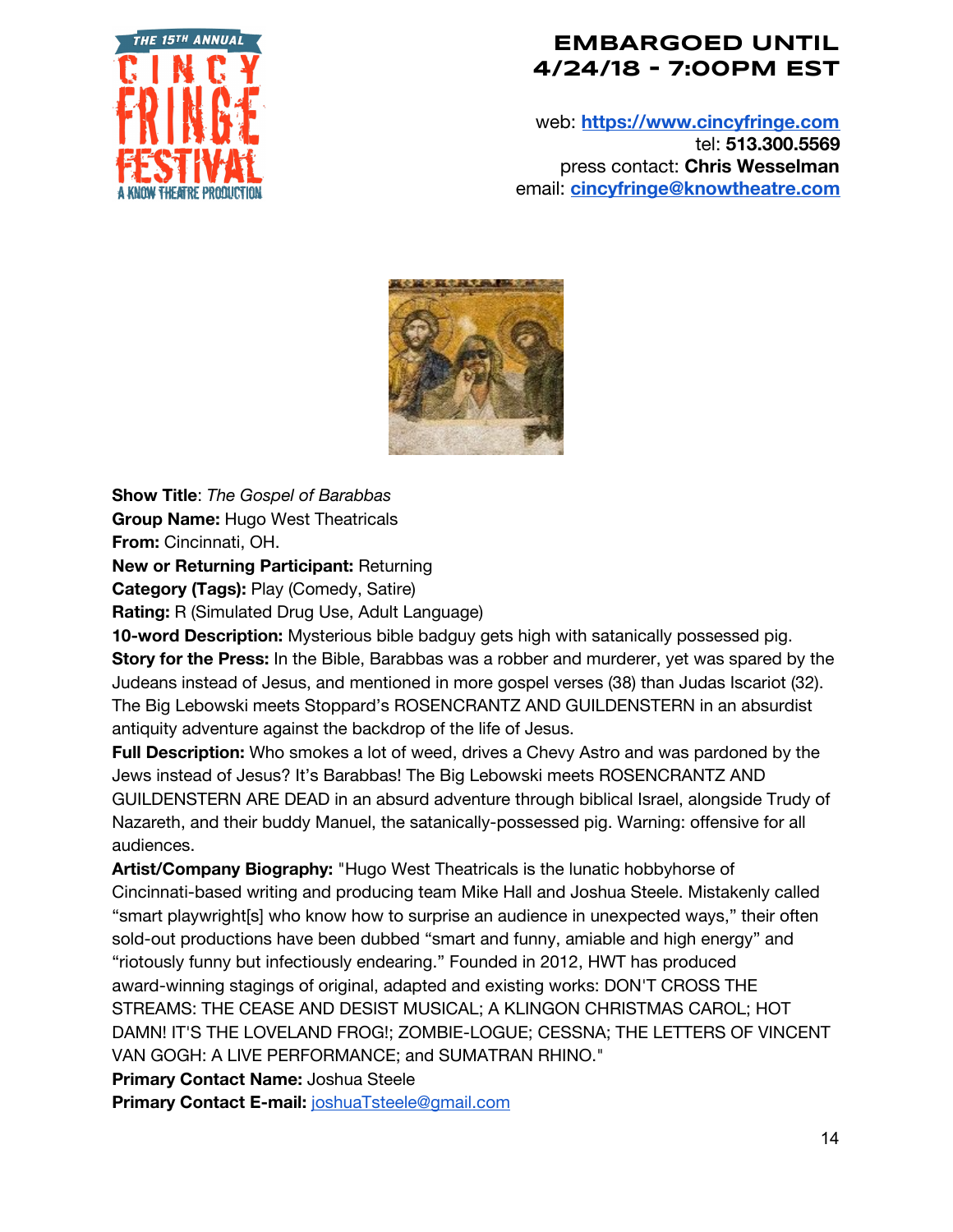

web: **[https://www.cincyfringe.com](https://www.cincyfringe.com/)** tel: **513.300.5569** press contact: **Chris Wesselman** email: **[cincyfringe@knowtheatre.com](mailto:cincyfringe@knowtheatre.com)**



**Show Title**: *Lost Generation*

**Group Name:** Society's Tongue Productions

**From:** Cincinnati, OH.

**New or Returning Participant:** New

**Category (Tags):** Musical (Political Themes, Spoken Word, Millennials)

**Rating:** R (Adult Language)

**10-word Description:** An exploration of the stereotypes and realities of millennial life. **Story for the Press:** (1)This is not fiction! These are the artists' real life stories; (2) The production team is a 3 generation Black (grandmother/mother/daughter) local literary legacy; 3) Multi-genre musical powerhouse of a production featuring 2017 Best Soul/Funk CEA winners TRIIIBE (formerly BLVCK Seeds), MYCincinnati Orchestra & MUSE women's choir; (4)Dope af. **Full Description:** No generation has been as publicly reviled, praised, misunderstood and analyzed as Millennials. Lost Generation explores the real life stories of a collective of millennial poets, lyricists, dancers and musicians. It is a frank, melodic exploration into issues of mental health, fluidity in sexuality, spirituality, bullying, homelessness, acceptance and personal transcendence.

**Artist/Company Biography:** Never has an artist been more open and honest on the stage than Siri Imani. She weaves together song and poetry to tell powerful stories of love and liberation, state and personal violence, social, environmental, racial and sexual justice, personal empowerment. She openly, poetically reflects on her life as a lesbian, black, inner city youth and former college athlete. She is a boundary-breaking soul sister who sharpened her art as a tool for popular education, community organizing and personal transcendence. She is a warrior woman writer not afraid to tell her personal truths and making biting social commentary on the world we live in.

**Primary Contact Name:** Siri Imani Huey **Primary Contact E-mail:** [societystongue@gmail.com](mailto:societystongue@gmail.com)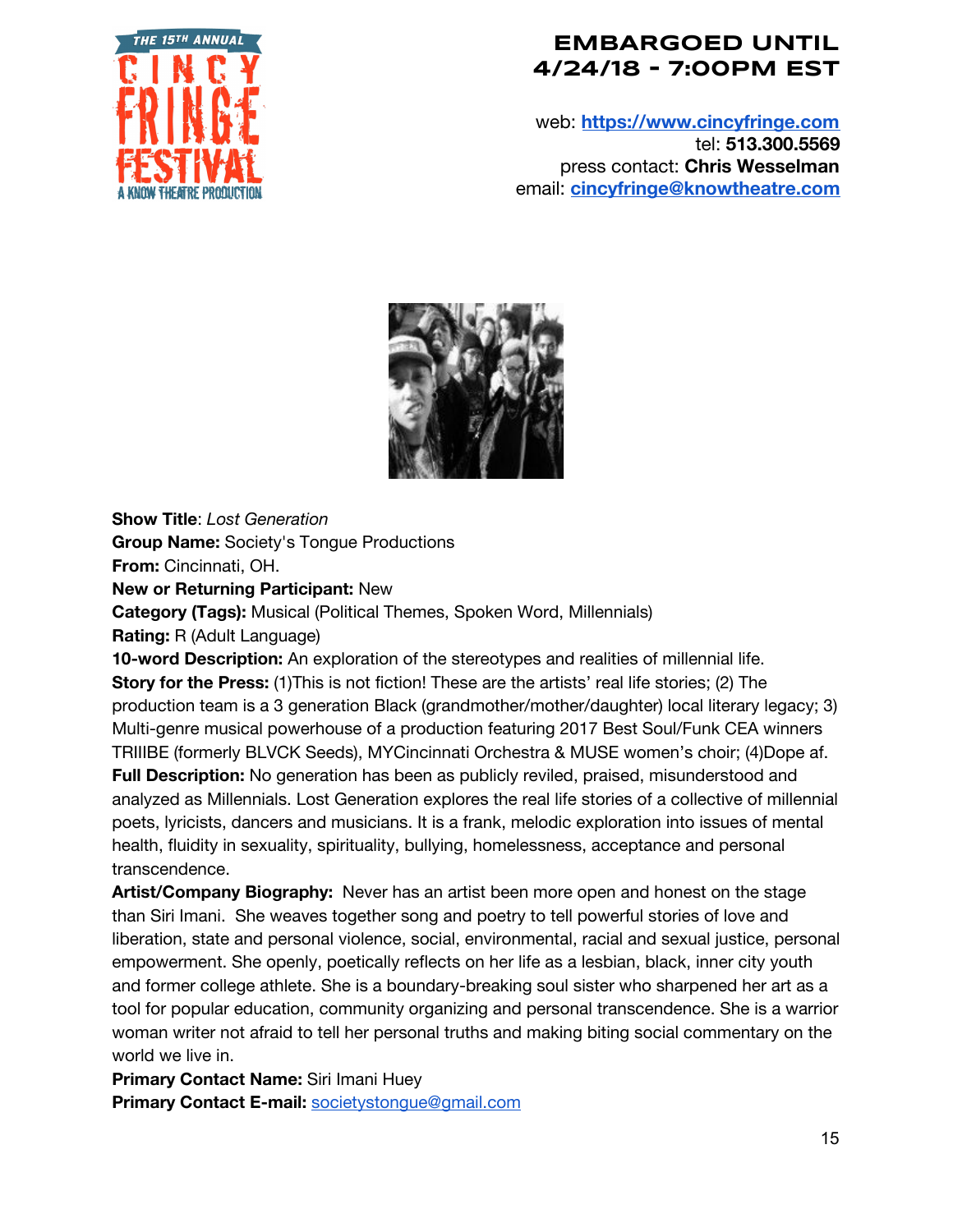

web: **[https://www.cincyfringe.com](https://www.cincyfringe.com/)** tel: **513.300.5569** press contact: **Chris Wesselman** email: **[cincyfringe@knowtheatre.com](mailto:cincyfringe@knowtheatre.com)**



**Show Title**: *The New Adventures of Calliope Jones and Captain Cool* **Group Name:** Lucky Ducks Productions

**From:** Cincinnati, OH.

**New or Returning Participant:** New

**Category (Tags):** Family Friendly (Comedy, Puppetry, Action)

**Rating:** Family Friendly (All Ages)

**10-word Description:** Superhero roommate, super-villain boss, super conflicted Calliope Jones.

**Story for the Press:** Captain Cool was born in NYC, when Chance Kilgour donned a superhero costume to fight evil. Years later, when retelling tales of superhero days, Ellyn Broderick said, "this should be a Fringe show." So, with a few new villains, a thicker plot and new pants, Captain Cool is back again.

**Full Description:** The New Adventures of Calliope Jones and Captain Cool: Calliope Jones is an aspiring writer and library assistant at the Cincinnati Downtown library. Callie's roommate, Captain Cool, happens to be a superhero whose superhero hijinks get her into a lot of trouble at work. Enter: pun-tastic super villains, a mutant dandelion and a mega super villain who could delete them all, but which superhero will save the day?

**Artist/Company Biography:** Lucky Ducks Productions originated in Cincinnati, OH after friends and fellow improvisers Ellyn Broderick and Chance Kilgour decided they wanted to tell stories and share them with whomever would listen. Both members of OTRi's ComedySportz Cincinnati and Improv Cincinnati's Hot Mic, Ellyn and Chance have (separately) worked with The Children's Theatre of Cincinnati and Madcap Puppets, and they have both worked as teaching artists in the Greater Cincinnati Area. Lucky Ducks is proud to present a show for superheroes of all ages!

**Primary Contact Name:** Ellyn Broderick **Primary Contact E-mail:** [brodericke21@gmail.com](mailto:brodericke21@gmail.com)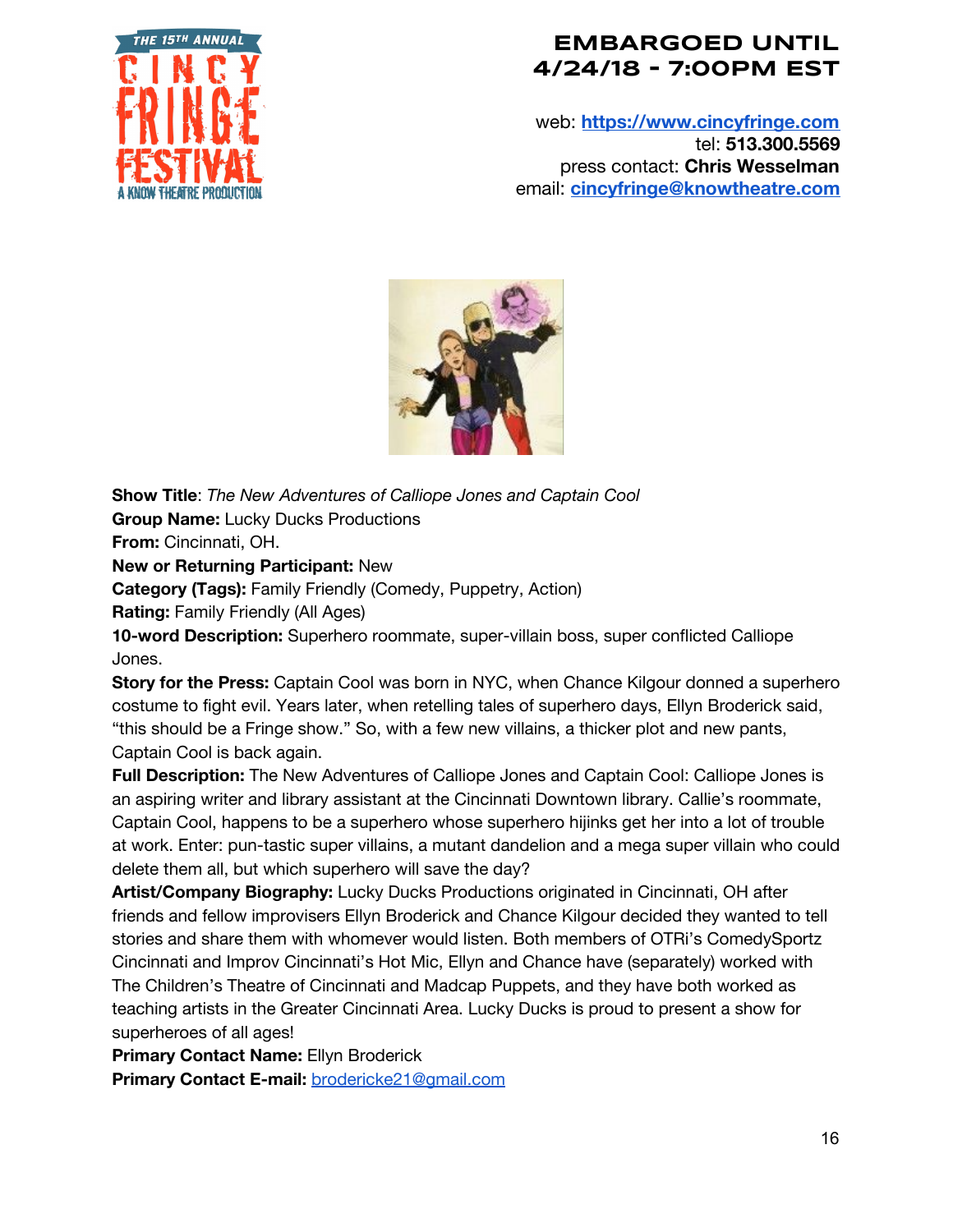

web: **[https://www.cincyfringe.com](https://www.cincyfringe.com/)** tel: **513.300.5569** press contact: **Chris Wesselman** email: **[cincyfringe@knowtheatre.com](mailto:cincyfringe@knowtheatre.com)**



**Show Title**: *of Monster Descent* **Group Name:** Queen City Flash **From:** Cincinnati, OH.

**New or Returning Participant:** Returning

**Category (Tags):** Solo Performance (Mental Health Themes, Storytelling, Suspense) **Rating:** PG-13

**10-word Description:** A supernatural solo show about inherited traits, claws and all. **Full Description:** Writer/Director team Trey Tatum and Bridget Leak ("Slut Shaming" 2014 Artist Pick of the Fringe, The Disappearance of Nicole Jacobs) present a story about a family on the brink of collapse and the woodland beast that stalks just beyond their fence line. Set in a decaying Gulf Coast oasis, a young boy confronts family legacy and the untamed beyond in this otherworldly, lightning-lit, monster survival tale.

**Artist/Company Biography:** Trey and Bridget make theater all around the city. Recently: Slut Shaming (Xavier University), The Disappearance of Nicole Jacobs (CincyFringe) & Ken Ham's Journey to the Center of the Earth. With their theater company, Queen City Flash, they also create Guerilla-style theater with college students centered around Social-Justice themes, and last year they spearheaded a project that paired local theater artists with mothers from the Price Hill neighborhood to explore how we use theater to craft personal survival stories and build community. More at: QueenCityFlash.com

**Primary Contact Name:** Trey Tatum

**Primary Contact E-mail:** [treytatum@gmail.com](mailto:treytatum@gmail.com)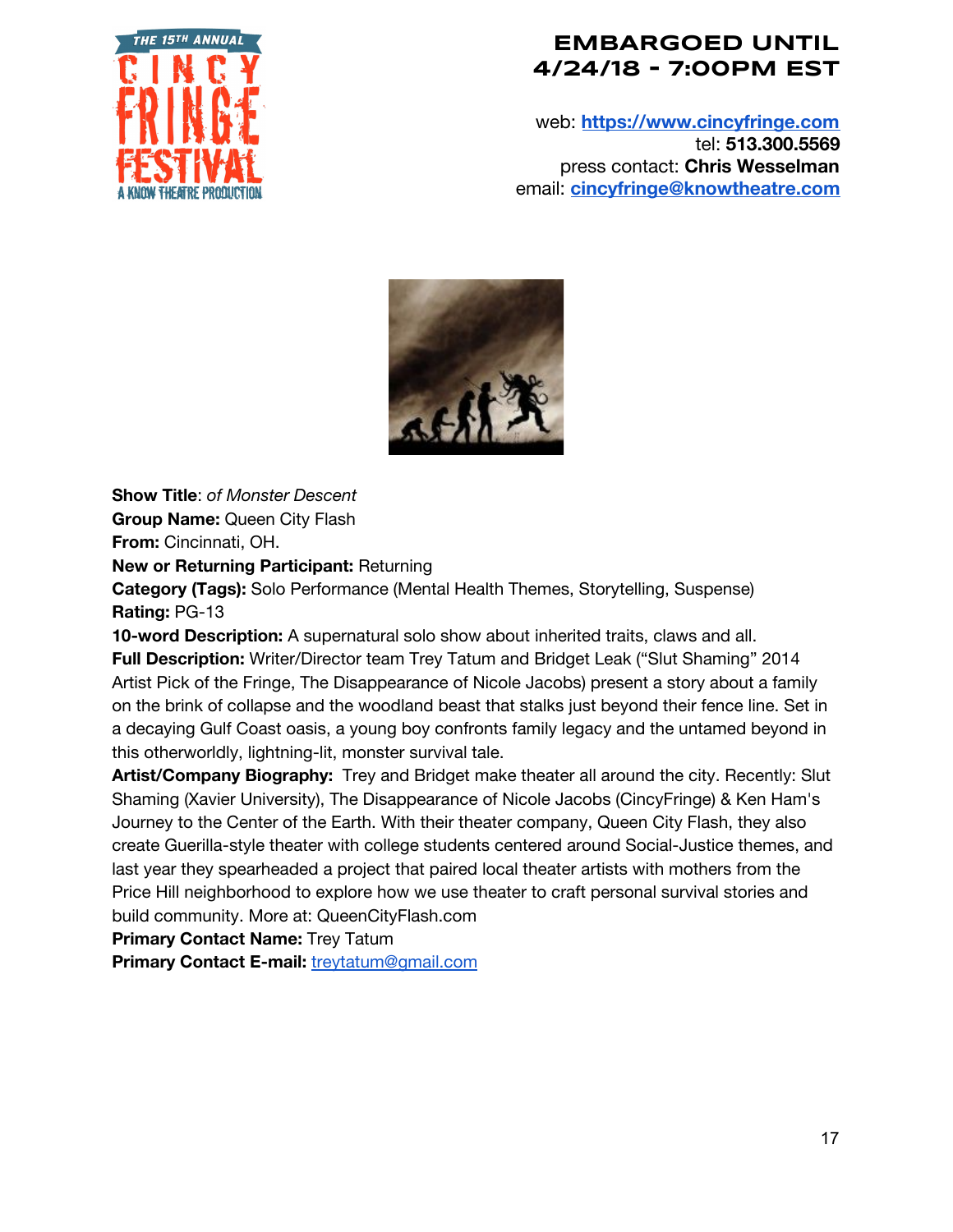

web: **[https://www.cincyfringe.com](https://www.cincyfringe.com/)** tel: **513.300.5569** press contact: **Chris Wesselman** email: **[cincyfringe@knowtheatre.com](mailto:cincyfringe@knowtheatre.com)**



**Show Title**: *One More Bad Thing* **Group Name:** Homegrown Theater

**From:** Cincinnati, OH.

**New or Returning Participant:** Returning

**Category (Tags):** Play (Dramedy, Music)

**Rating:** R (Adult Language)

**10-word Description:** Two sisters plan to start over and be good. Eventually.

**Story for the Press:** Actor/musician Erin Ward's first time writing music for the stage and Ben Dudley's first foray into the realm of near-musical. Erin Ward and Dylan Shelton of the improv troupe Aunt Bill are both featured, along with Simon Powell and Homegrown Theatre founder Leah Strasser. Jared Doren directs.

**Full Description:** As children, sisters Jenny and Kate were best friends and a popular singing duo. And then everything went bad. For sixteen years. Facing the consequences of their vastly different but equally dysfunctional lives, they make a pact to find out what "good" is and starting being it. After they get one more bad thing out of their system.

**Artist/Company Biography:** "Homegrown Theater has been producing new and original plays for the Cincinnati Fringe Festival since 2012 and for the Know Theatre's Serials! since 2014. We like exploring old things in new ways. And new things in old ways. And normal things in weird ways. And funny things in sad ways. You get the idea. Homegrown Theater is for the backyard dreamer, free of pesticides and preservatives, fresh from our imaginations to yours." **Primary Contact Name:** Ben Dudley

**Primary Contact E-mail:** [dudleybenjamin@gmail.com](mailto:dudleybenjamin@gmail.com)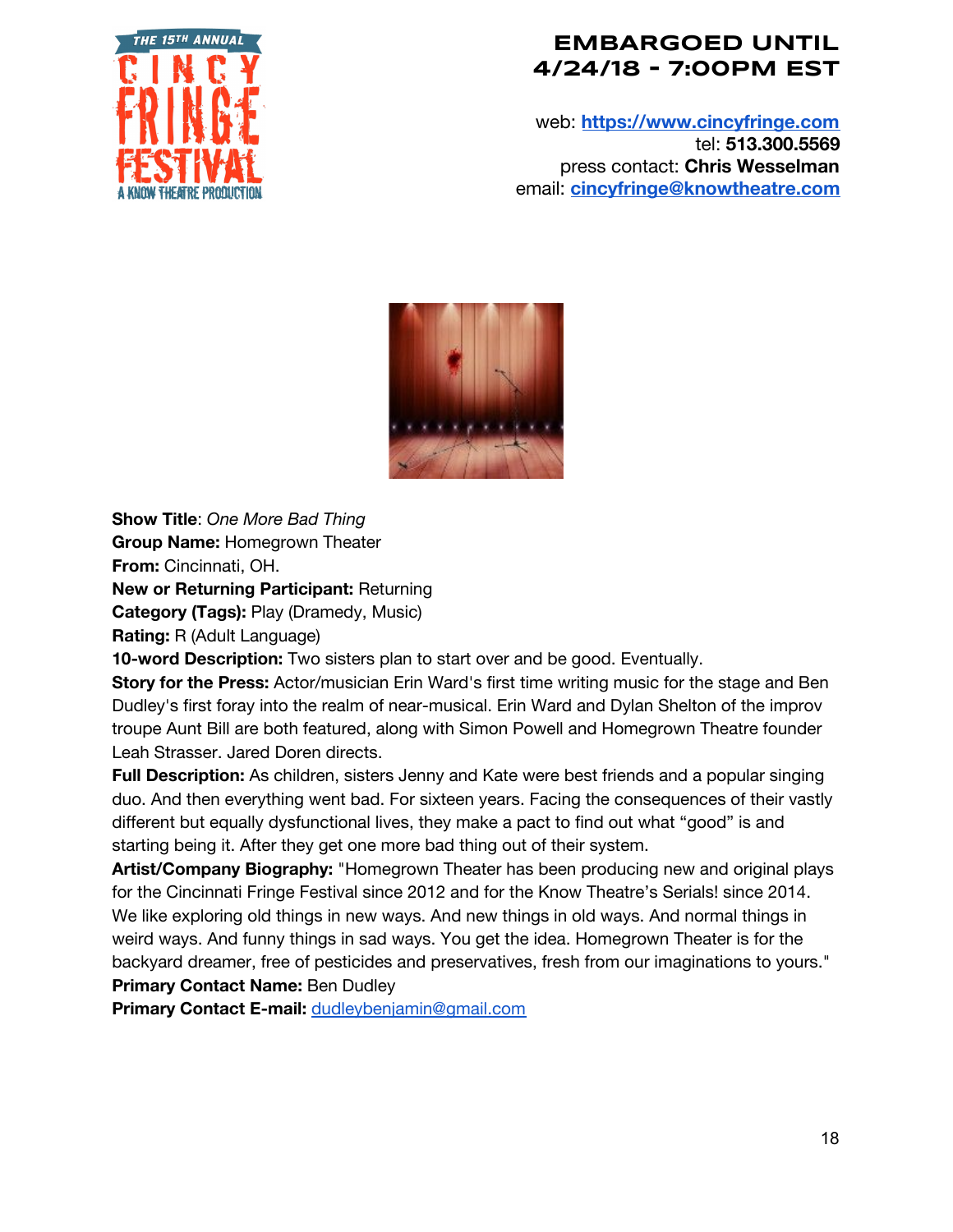

web: **[https://www.cincyfringe.com](https://www.cincyfringe.com/)** tel: **513.300.5569** press contact: **Chris Wesselman** email: **[cincyfringe@knowtheatre.com](mailto:cincyfringe@knowtheatre.com)**



**Show Title**: *Re-Grooving* **Group Name:** Yarroway Productions

**From:** Cincinnati, OH.

**New or Returning Participant:** New

**Category (Tags):** Dance/Physical Theatre (Dance, Music, Film)

**Rating:** Family Friendly (All Ages)

**10-word Description:** A dancer breaks through the film of her restrictive identity.

**Story for the Press:** Re-Grooving entwines film with live performance in a surprising dance to translate the journey of one who must slay her identity and resurrect. Visual artist Patty Chal collaborates with sister-in-law dancer Katie Chal and her partner Rob Keenan of local band Dawg Yawp in this tale of growth and transformation.

**Full Description:** "Film and live performance unite to explore the concept of breaking free from the confines of our own self-built identity. When the ideas and expectations we unconsciously construct about ourselves hinder us from evolving to new levels of being, we must shed the forms that we have outgrown like a snake shedding its skin. Re-Grooving highlights this struggle, and ascends with the dancer's triumphant liberation."

**Artist/Company Biography:** Yarroway Productions is composed of a trio of local artists: a dancer, a painter and a musician. Katie Chal, formerly of Nashville Ballet, now works as a freelance dance artist and movement coach, creating transformative dance experiences in Cincinnati. Patricia Chal studied painting at NKU and DAAP, but her most rigorous schooling has been from her two young children. She now teaches an art class for adults that aims to reignite the inner child. Rob Keenan studied music at Berklee College of Music and now plays guitar and synthesizers for beloved local duo Dawg Yawp.

**Primary Contact Name:** Katie Chal

**Primary Contact E-mail:** [Kmcchalom@gmail.com](mailto:Kmcchalom@gmail.com)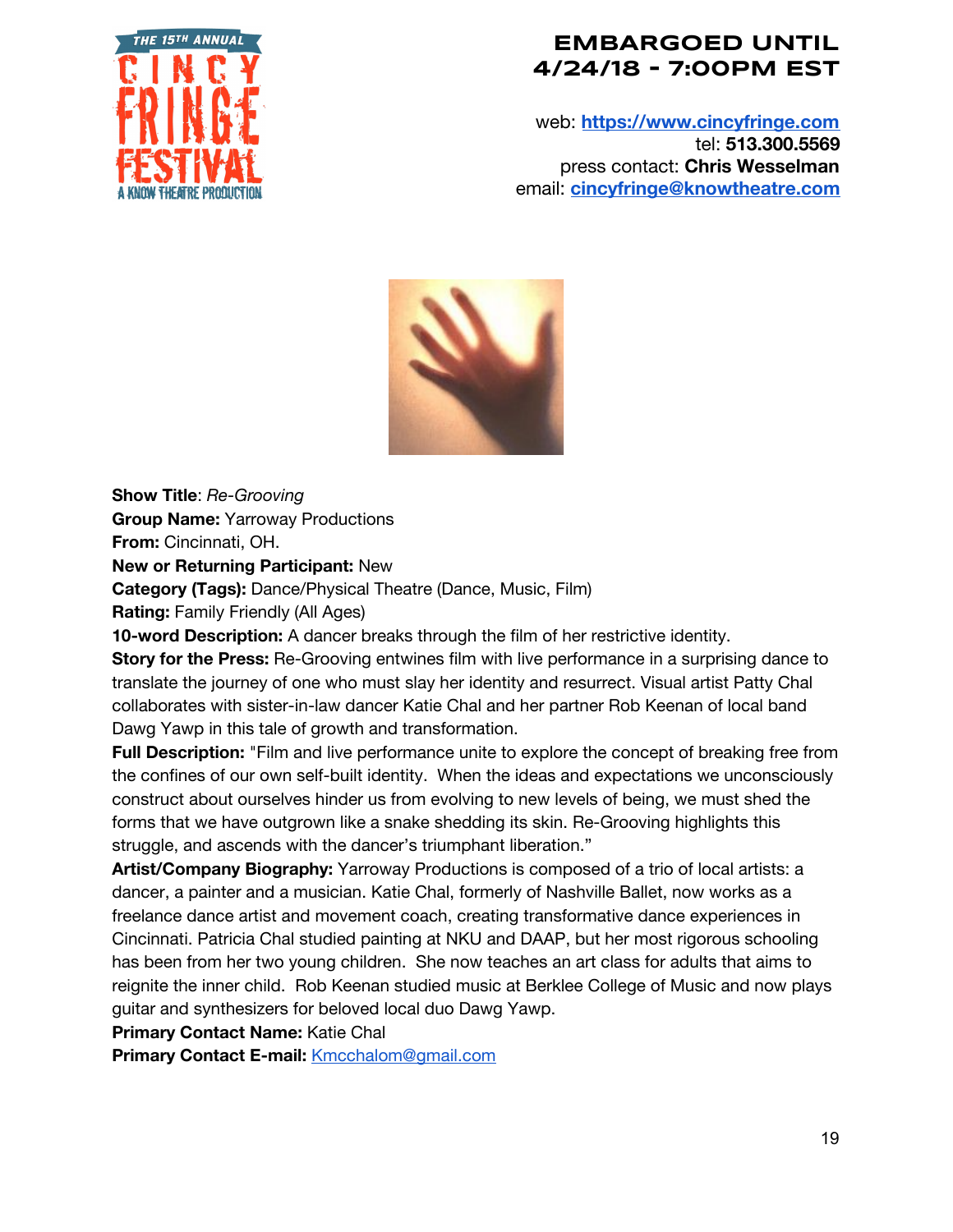

web: **[https://www.cincyfringe.com](https://www.cincyfringe.com/)** tel: **513.300.5569** press contact: **Chris Wesselman** email: **[cincyfringe@knowtheatre.com](mailto:cincyfringe@knowtheatre.com)**



**Show Title**: *Vox Box* **Group Name:** Performance Gallery

**From:** Cincinnati, OH

**New or Returning Participant:** Returning

**Category (Tags):** Interdisciplinary (Avant Voice, Vocal Gymnastics, Eargasm) **Rating:** PG-13

**10-word Description:** A sumptuous sound sensation; like Jabberwocky meeting a blender. **Story for the Press:** While Vox Box is sure to be unique, it does harken back to "fricative", our popular 2008 offering. We would welcome more discussion on why we are exploring a sound-based piece again and how the two pieces are different but will surely appeal to "fricative" fans.

**Full Description:** Immerse yourself in this auditory, primal, percussive playground where words lose their meaning but not their power. Vox Box deconstructs text and turns language on its head while delving into the unexpected range of human sound. You might laugh. You might cry. Your ears and your soul will thank you.

**Artist/Company Biography:** Performance Gallery is a Cincinnati-based collaborative of artists existing to produce and promote challenging works of theatre that is known to be outlandish, sometimes achieves profoundness and strives to be unpredictable. Founded in 2002, they have produced a varying amount of works per year in a variety of spaces, including original plays, revamped classics and fourteen widely different, original offerings at the Cincinnati Fringe Festival. They have also shown up at Atlanta Fringe, Indianapolis Fringe and could be standing behind you right now.

**Primary Contact Name:** Regina Pugh

**Primary Contact E-mail:** [reginapugh@hotmail.com](mailto:reginapugh@hotmail.com)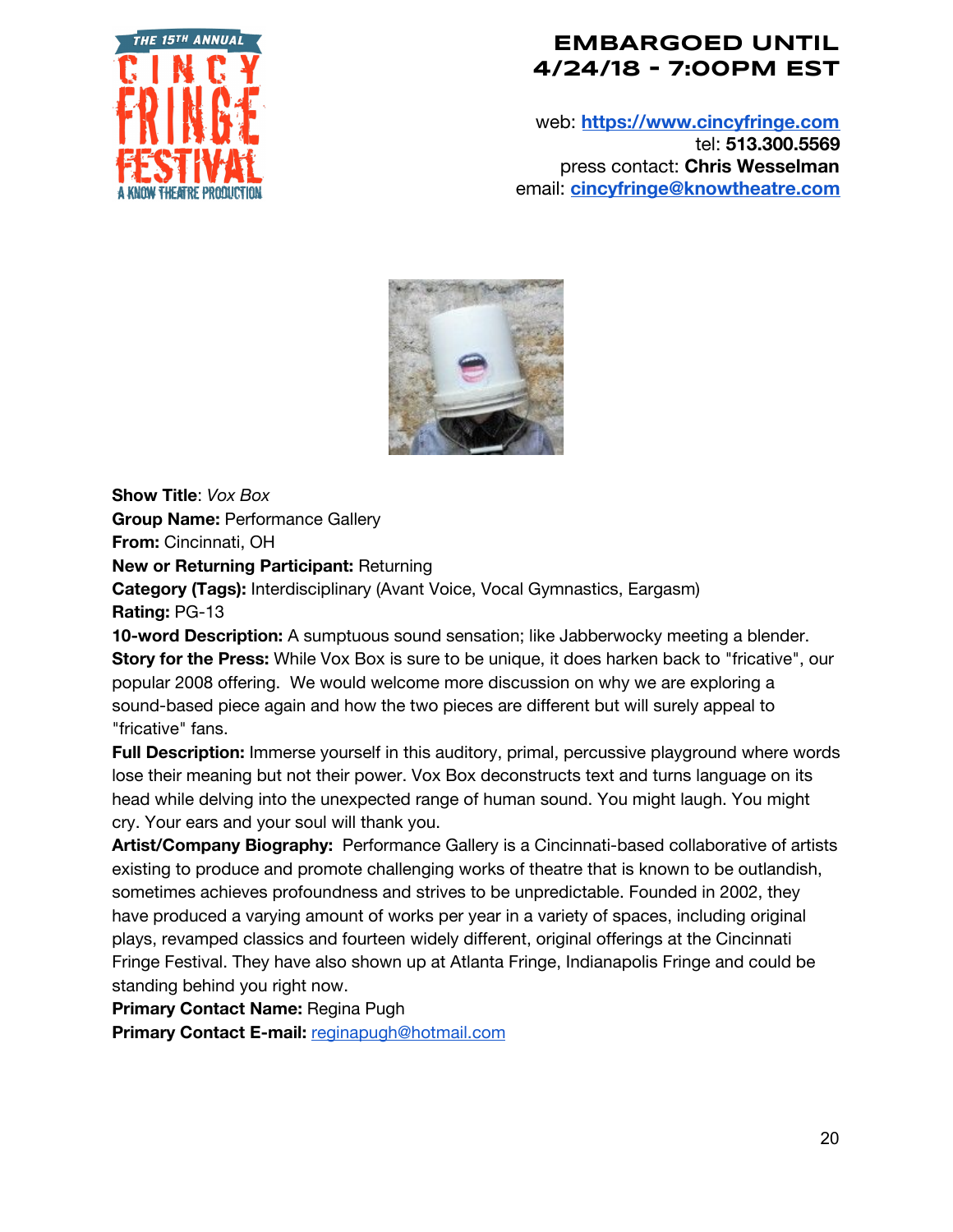

web: **[https://www.cincyfringe.com](https://www.cincyfringe.com/)** tel: **513.300.5569** press contact: **Chris Wesselman** email: **[cincyfringe@knowtheatre.com](mailto:cincyfringe@knowtheatre.com)**



**Show Title**: *The Whitest Baby in All of Africa* (Fringe Next participant) **Group Name:** Welage & Kerns Productions **From:** Cincinnati, OH **New or Returning Participant:** New **Category (Tags):** Play (Comedy, Multicultural Themes, Satire) **Rating:** PG-13 (13+) **10-word Description:** White couples, baby troubles, swaddles, squabbles and the improbable. **Story for the Press:** This piece was initially created to fulfill a senior project requirement at The School for Creative and Performing Arts. From there, this artistic work transitioned from a

Capstone, into a work of art that was created for an audience to experience.

**Full Description:** The Whitest Baby in All of Africa follows the whitest couple in all of America, Angela and Elliot Osborne, who want to expand their family. They look into international adoption from the Congo, and embark on a journey that is like none other. The Whitest Baby in All of Africa explores the possibilities of having privilege, as well as the ugly truth.

**Artist/Company Biography:** Between Welage & Kerns Productions, they have over 20 years of performing experience. Just recently they have taken the opposite side of the table, exploring their artistic possibilities in the realms of directing and producing. Sam Kerns serves as the visionary and director, while Kealy Welage serves as producer of Welage & Kerns Productions. At only 18 years of age, they both see their future in the field and will continue their higher education in the arts. Welage & Kerns is dedicated to putting high school artists on and off stage, showcasing the soon to be leaders of the industry.

**Primary Contact Name:** Kealy Welage

**Primary Contact E-mail:** [kkwelage@gmail.com](mailto:kkwelage@gmail.com)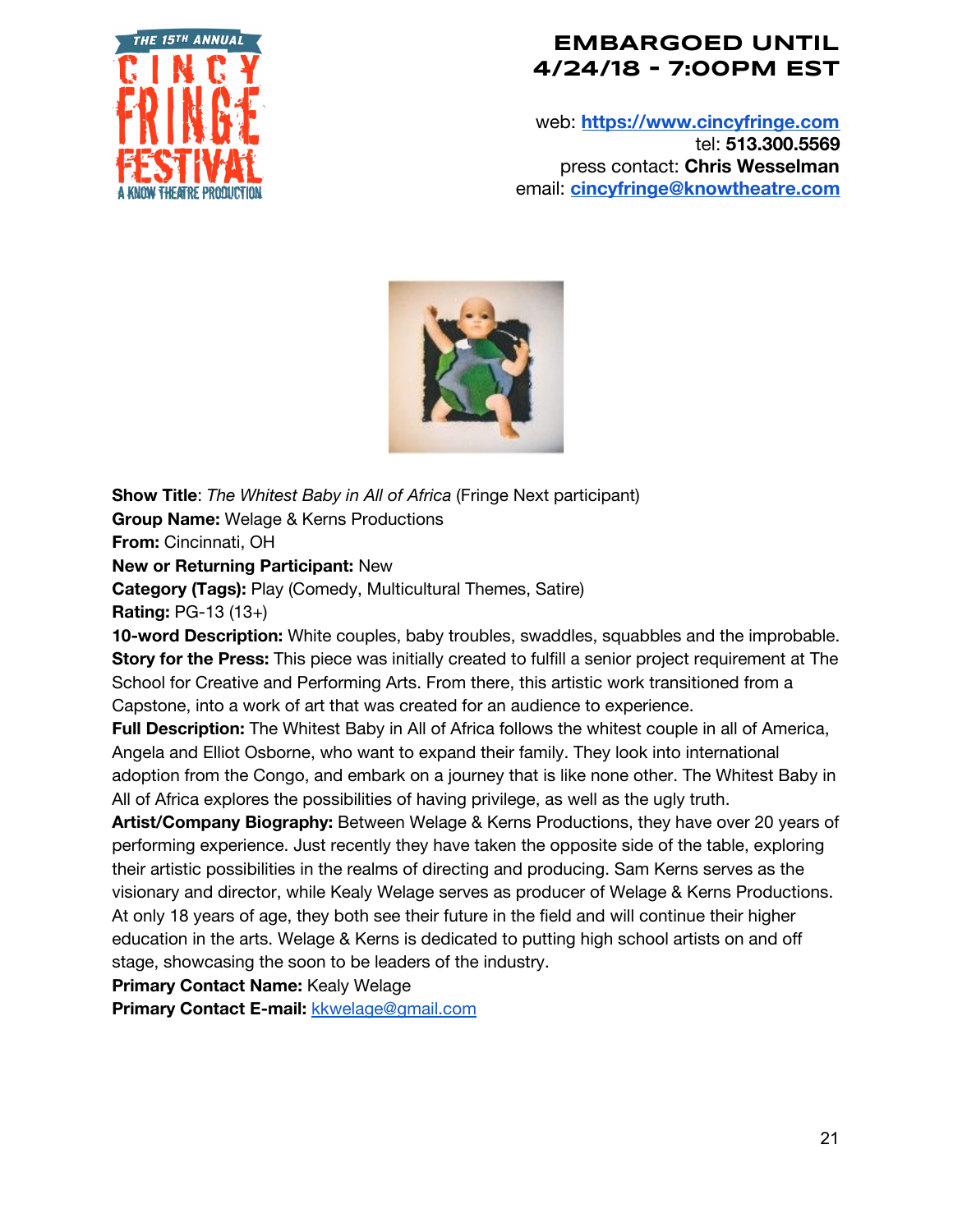

web: **[https://www.cincyfringe.com](https://www.cincyfringe.com/)** tel: **513.300.5569** press contact: **Chris Wesselman** email: **[cincyfringe@knowtheatre.com](mailto:cincyfringe@knowtheatre.com)**

# Out-of-Town Productions



**Show Title**: *Aphrodite's Refugees*

**Group Name:** MonTra Performance

**From:** Boulder, CO

**New or Returning Participant:** New

**Category (Tags):** Interdisciplinary (Dramedy, Storytelling, Visual Art)

**Rating:** PG-13 (Violence)

**10-word Description:** A teenage refugee's survival story brought to life, with paint.

**Story for the Press:** Aphrodite's Refugees was created from interviews with four Cypriot refugees who describe being children forced from home. Their fate? A mere card game played by the forgotten Greek Gods. This multimedia performance utilizes animation, storytelling and live painting. \*\*A portion of the proceeds will be donated to Doctors Without Borders.

**Full Description:** "Animation, storytelling & live art come together to paint a picture that is one part true, one part possible - The fate of four teenage refugees is merely a high-stakes card game played by the forgotten Greek gods. \*\*\*\* A portion of proceeds will be donated to Doctors Without Borders\*\*\*\*"

**Artist/Company Biography:** "MonTra Performance is:

Performance + Creation + Line Blurring + Bridge Building + Art + Performance + Theatre + Installation + Creation + Examination + Deconstruction + Moving + Creation + Larger-Than-Life + Performance + Visual + Emotional + Unfamiliar + Bizarre + Glamorous + Gritty + Performance Art

\*For your enjoyment and satisfaction (of course) "

**Primary Contact Name:** Monica Dionysiou

**Primary Contact E-mail:** [montraperformance@gmail.com](mailto:montraperformance@gmail.com)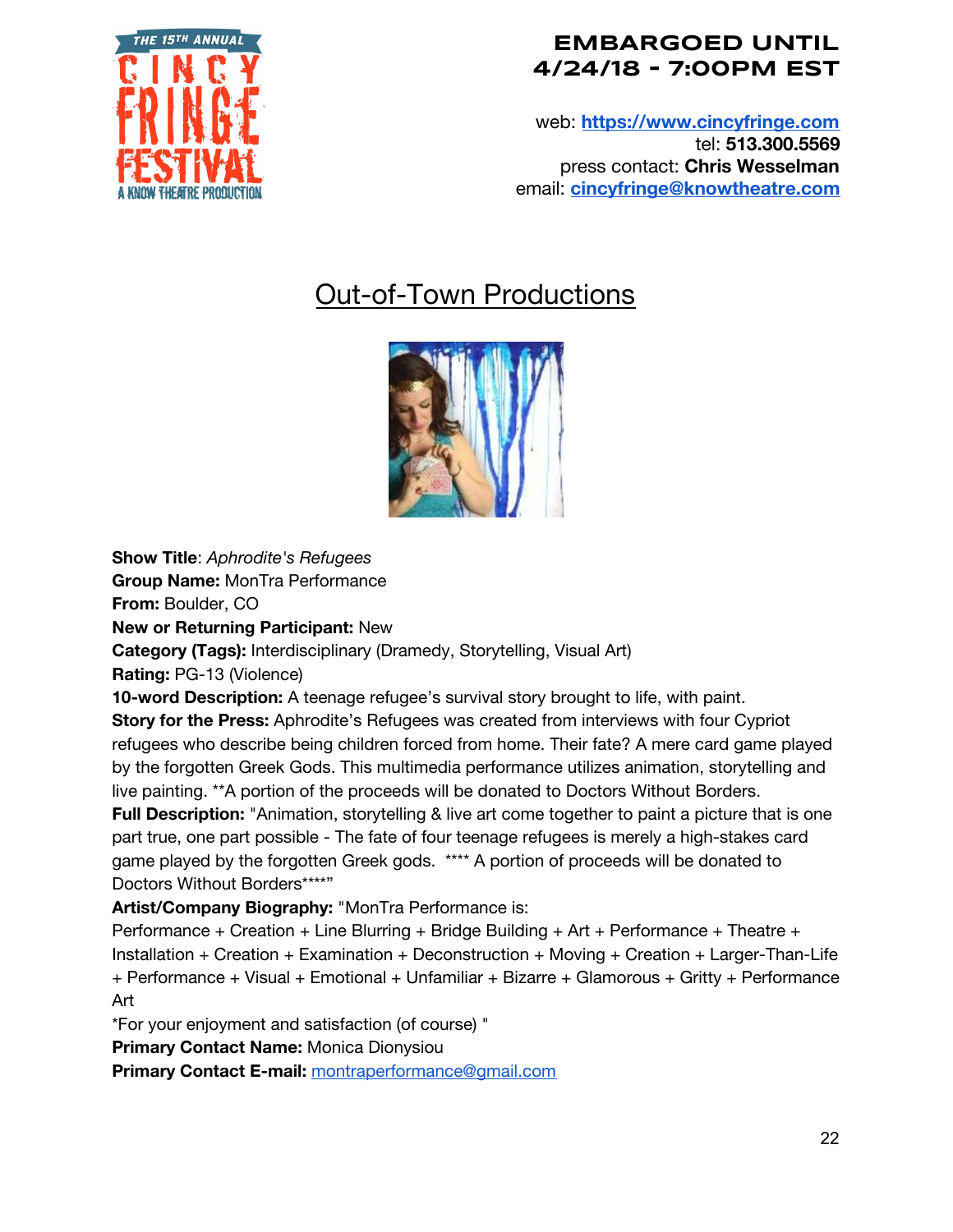

web: **[https://www.cincyfringe.com](https://www.cincyfringe.com/)** tel: **513.300.5569** press contact: **Chris Wesselman** email: **[cincyfringe@knowtheatre.com](mailto:cincyfringe@knowtheatre.com)**



**Show Title**: *bloom* **Group Name:** allendance

**From:** Philadelphia, PA

**New or Returning Participant:** New

**Category (Tags):** Dance/Physical Theatre (Dance, Drama, Physical Theatre) **Rating:** Family Friendly (All Ages)

**10-word Description:** bloom drenches the ground and air with raw contact.

**Story for the Press:** bloom was first created without author David Ohle's knowledge. Once finished, Allen embarked on long pursuit to get in touch with Mr. Ohle, and share the news! This lead to a performance in his hometown of Lawrence, Kansas in 2017.

**Full Description:** Inspired by the kinetic-driven, "movement as plot" writings of David Ohle's 1972 cult-classic, Motorman, bloom is a rapid unfolding of three dancers, colliding softly and recklessly with one another, in an unadorned space. Composed by three-time grammy award winner Bob Lanzetti with Ross Pederson. The work cradles and rocks the viewers, inviting them in with each blind-faith fall, cling and catch.

**Artist/Company Biography:** Lora Allen is the director of allendance and The Iron Factory, an artist studio and residency space in Philadelphia PA. She works collaboratively with Project Trans(m)it: a collaborative, long-term research and performance project delving into the tech-riddled space. Through her independent work and collaborations her work, master classes, and lectures have been experienced throughout the US and abroad. Her research on long distance collaboration was published through Research in Dance Education Journal in 2017. She has worked with Grammy Award winner Bob Lanzetti and was recently awarded top five shows to see in the Philadelphia Fringe Festival by Phindie.com.

**Primary Contact Name:** Lora Allen

**Primary Contact E-mail:** [allendanceartists@gmail.com](mailto:allendanceartists@gmail.com)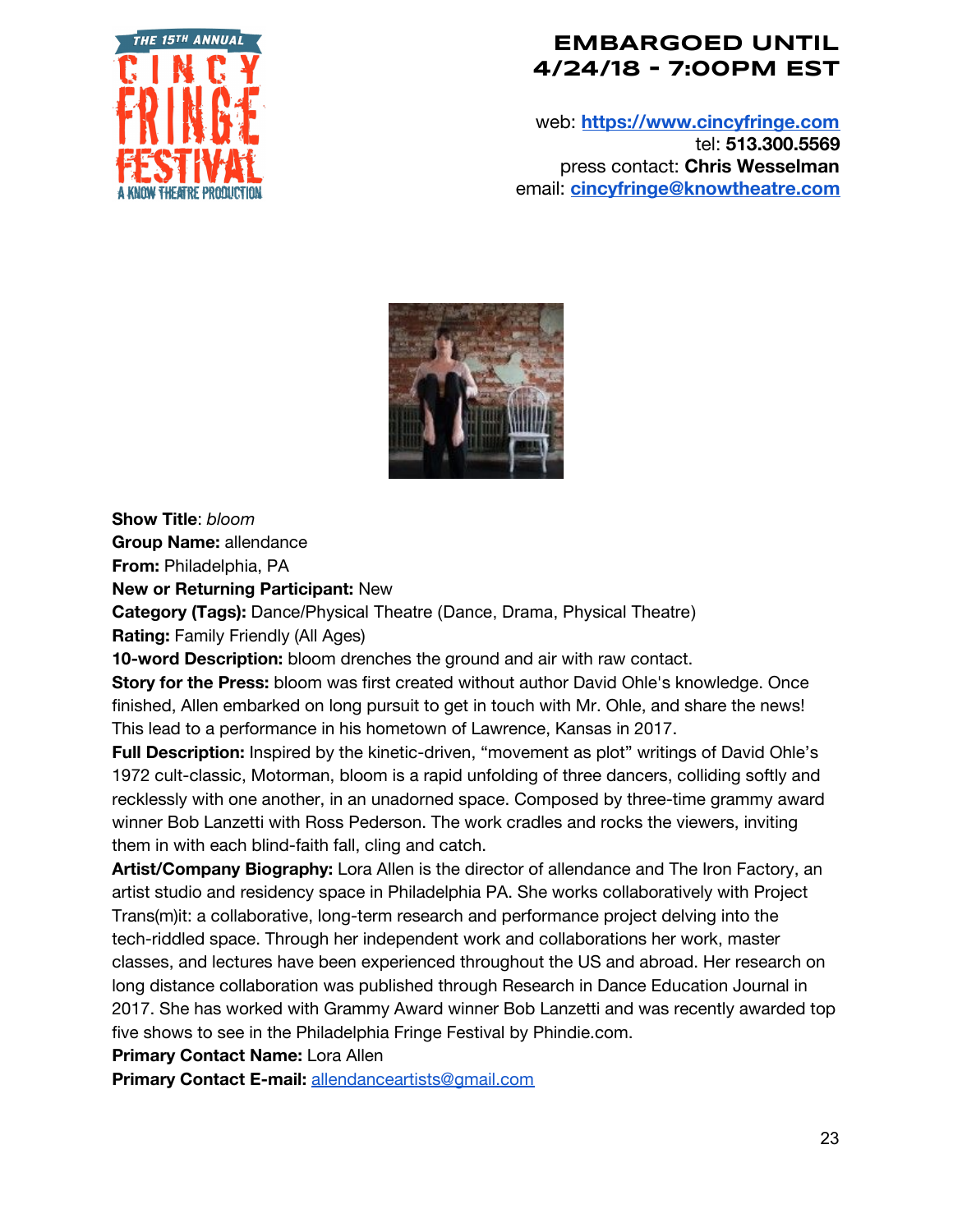

web: **[https://www.cincyfringe.com](https://www.cincyfringe.com/)** tel: **513.300.5569** press contact: **Chris Wesselman** email: **[cincyfringe@knowtheatre.com](mailto:cincyfringe@knowtheatre.com)**



**Show Title**: *The Bureau*

**Group Name:** Sh\*t Talkers Anonymous

**From:** Chicago, IL.

**New or Returning Participant:** New

**Category (Tags):** Musical (Comedy, Musical, Women's Themes) **Rating:** PG-13

**10-word Description:** It's been a rough day for the New World Order.

**Story for the Press:** Maya and I are largely workshopping and rehearsing this show via FaceTime, because we are college buddies living and searching for theatre work in different cities. (Millennials, am I right?)

**Full Description:** The year is 2030, and a not-so-competent New World Older has seized control of the globe. Two low-level bureaucrats arrive in town to conduct a reeducation workshop – but their PowerPoint dies. Speaking off script for the first time and facing a gruesome punishment, the two must find meaning in the midst of a delightfully absurd corporate hellscape – before it's too late.

**Artist/Company Biography:** Sh\*t Talkers Anonymous consists of Tatum Hunter and Maya Farhat. Hunter is a writer, actor and improviser based in Chicago. Hunter spent the '16-17 theatre season at Cincinnati Playhouse in the Park. She is currently training in The Second City's Conservatory program. Farhat is an actor and singer based in Cincinnati. She spent the '16-17 theatre season at Ensemble Theatre Cincinnati and has since appeared on stage at Ensemble and Know Theatre of Cincinnati.

**Primary Contact Name:** Tatum Hunter

**Primary Contact E-mail:** [tatumhunter1@gmail.com](mailto:tatumhunter1@gmail.com)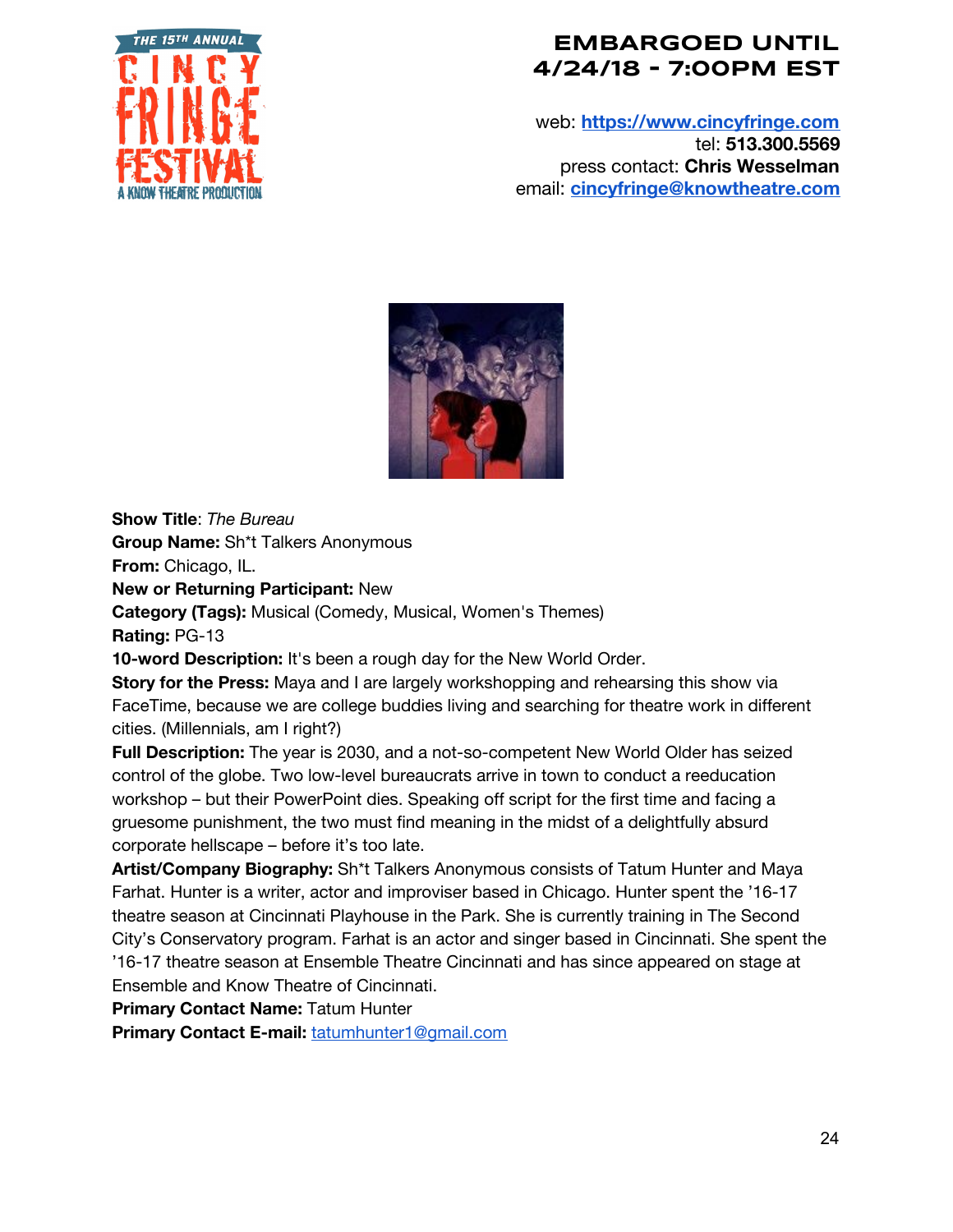

web: **[https://www.cincyfringe.com](https://www.cincyfringe.com/)** tel: **513.300.5569** press contact: **Chris Wesselman** email: **[cincyfringe@knowtheatre.com](mailto:cincyfringe@knowtheatre.com)**



**Show Title**: *Curie Me Away!*

**Group Name:** Matheatre

**From:** Minneapolis, MN

**New or Returning Participant:** Returning

**Category (Tags):** Musical (Dramedy, Women's Themes, Science)

**Rating:** Family Friendly (All ages)

**10-word Description:** The radical life story of Madame Marie Curie

**Story for the Press:** Many people know that Marie Curie died of radiation poisoning--killed by the very elements she discovered. THAT IS NOT WHAT THIS PLAY IS ABOUT.

**Full Description:** The radical story of Madame Marie Curie--a persistent woman who changed our understanding of the universe. From childhood in Russian occupied Poland--where education of women was a crime--to rocking the world as the first woman to win the Nobel Prize, core chemistry concepts become lyrical metaphor in a radioactive musical of discovery. By creators of "Tesla Ex Machina" and "Calculus: The Musical!"

**Artist/Company Biography:** Matheatre tours nationwide to high schools, colleges, museums, theatres and anywhere that science and art can collide! Since bringing the original "Calculus: The Musical!" to the 2007 Cincy Fringe, leading to a long, fruitful relationship with Know Theatre (who produced their own national tour of this bygone Fringe blockbuster for eight years), the company continues to expand their repertoire of imaginative works that offer creative access points to science and math. Founded by Sadie Bowman (CFHHANU) and Marc Gutman in 2006, the company is now rounded out by the talents of Ricky "Tesla" Coates. www.matheatre.com.

**Primary Contact Name:** Sadie Bowman

**Primary Contact E-mail:** [sadie@matheatre.com](mailto:sadie@matheatre.com)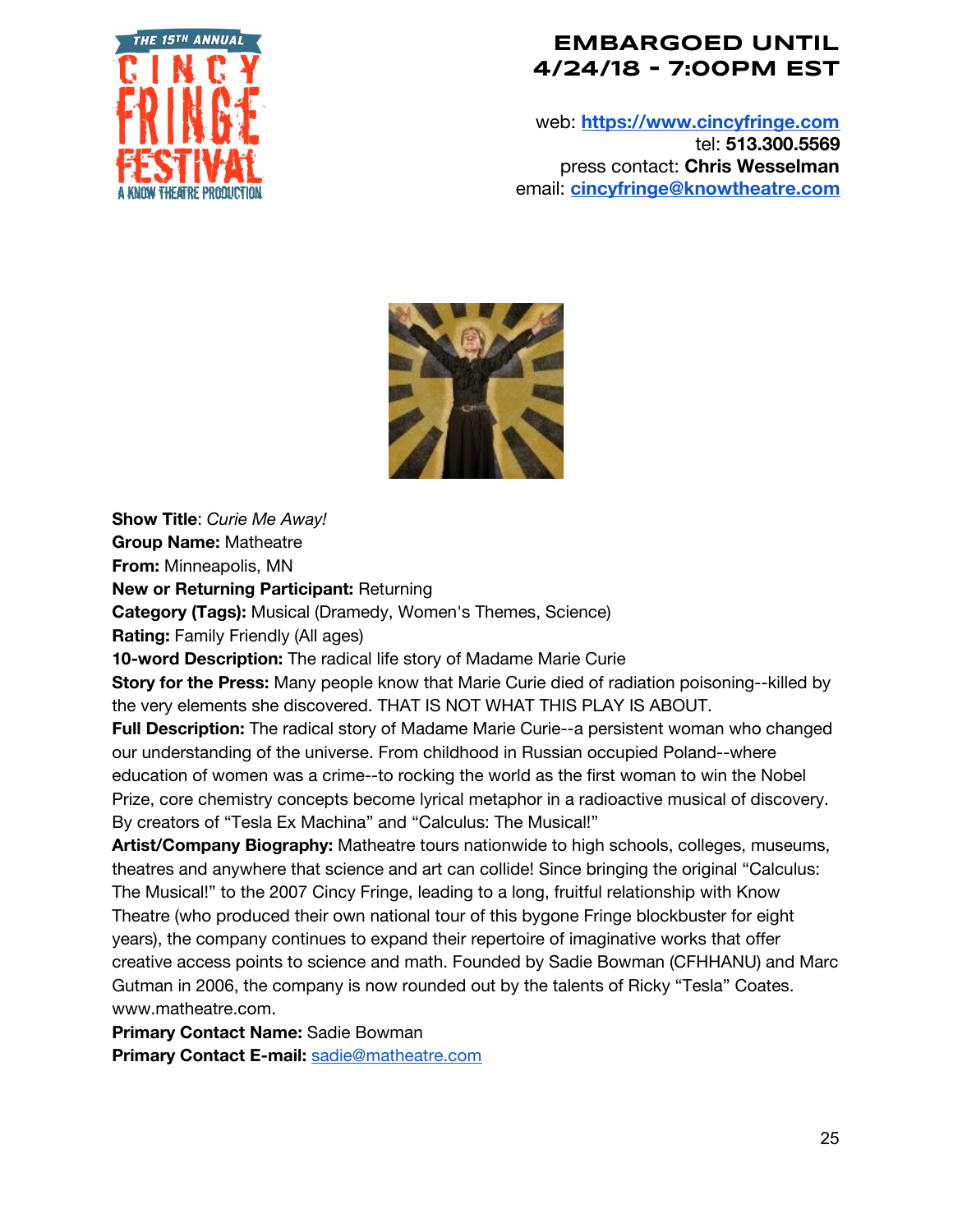

web: **[https://www.cincyfringe.com](https://www.cincyfringe.com/)** tel: **513.300.5569** press contact: **Chris Wesselman** email: **[cincyfringe@knowtheatre.com](mailto:cincyfringe@knowtheatre.com)**



**Show Title**: *Delivery*

**Group Name:** The Functional Shoes

**From:** New York, NY.

**New or Returning Participant:** Returning

**Category (Tags):** Play (Comedy, Music, Women's Themes) **Rating:** PG-13

**10-word Description:** Three women fail to get the message across.

**Story for the Press:** The 2017 Producer's Pick winners The Functional Shoes (Romeo + Juliet + Anybodys) are back at the Cincinnati Fringe with their new play Delivery. Delivery was partially inspired by an actual customer service email sent to the playwright. Also: both the playwright and one of the co-composers are originally from Ohio.

**Full Description:** "Plastic animals come to life. Teenagers get left out of history books. And we're gonna find that yellow Frisbee if it kills us. From the minds behind 2017's Producer's Pick comes a glimpse into three different worlds and the loose threads that bind them. There's no time. Stop making sense. Join the party."

**Artist/Company Biography:** "The Functional Shoes are a pop-up theatre company based in New York City. We make plays. We make music. We put them together in strange ways. We tell stories about outsiders. We use practical means to create expansive worlds. Some of our favorite tools include: magical realism, kazoos, sidewalk chalk, clowning, animal masks, and roller-skates.

The Functional Shoes are actors + writers/musicians/directors/dancers.

Our work has been seen in NYC at The HIVE, Manhattan Rep, and The Tank. Last year, we brought our production Romeo + Juliet + Anybodys to Cincinnati. The Shoes are thrilled to be back at the Fringe!"

**Primary Contact Name:** Genevieve Simon

**Primary Contact E-mail:** [genevievesimon92@gmail.com](mailto:genevievesimon92@gmail.com)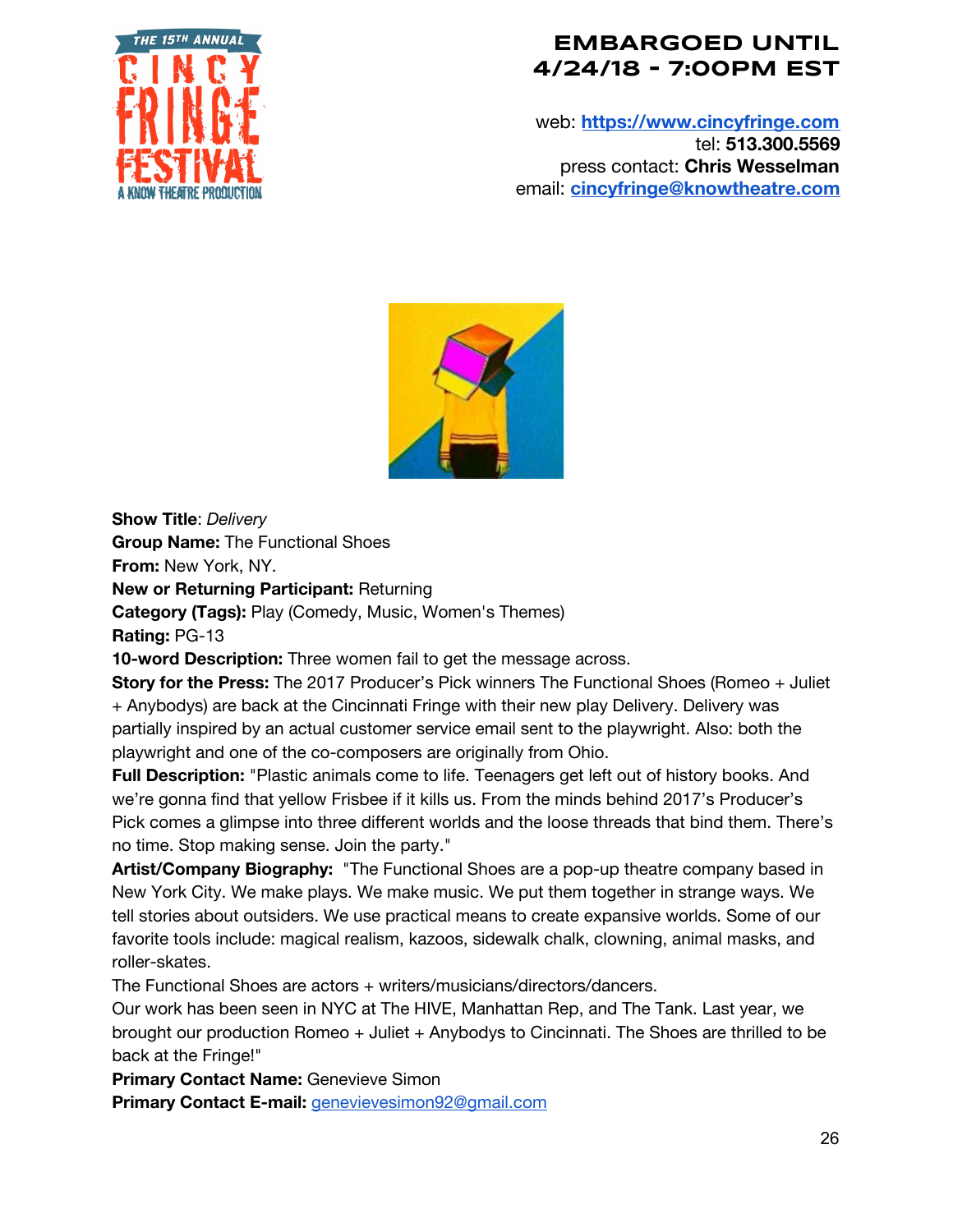

web: **[https://www.cincyfringe.com](https://www.cincyfringe.com/)** tel: **513.300.5569** press contact: **Chris Wesselman** email: **[cincyfringe@knowtheatre.com](mailto:cincyfringe@knowtheatre.com)**



**Show Title**: *Doppelbanger*

**Group Name:** Nick Jonczak

**From:** Philadelphia, PA

#### **New or Returning Participant:** New

**Category (Tags):** Solo Performance, Dance/Physical Theatre (LGBTQ Themes, Storytelling, Spirituality)

**Rating:** R (Violence, Simulated Sex Acts, Adult Language)

#### **10-word Description:**

**Story for the Press:** When audience members arrive, they each select a Tarot card to hold throughout the show. During the performance I'll select certain audience members and interpret their card for them in front of everyone. The performance blends these readings and autobiographical stories I tell.

**Full Description:** Part cabaret, part gallery-style Tarot reading, Doppelbanger is an original solo performance embodying gay obsession, identity, trauma, and joy. In it, Jonczak conjures look-alike ex-lovers through storytelling and movement/dance on a quest to learn: Do I want to be with him, or do I want to be him?

**Artist/Company Biography:** Nick is a freelance producer, director, creator, and teacher of devised performance. He has worked in executive administration for Arena Stage, trained FBI agents, managed massive outdoor performance events for INVISIBLE RIVER and created sprawling immersive adventures through New Paradise Laboratories and Impossible Theater Company, which he founded. He is a graduate of the Pig Iron School for Advanced Performance Training and produced, directed, and trained as an acrobat with Almanac Dance Circus Theatre (www.thealmanac.us).

**Primary Contact Name:** Nick Jonczak

**Primary Contact E-mail:** [nicholas.jonczak@gmail.com](mailto:nicholas.jonczak@gmail.com)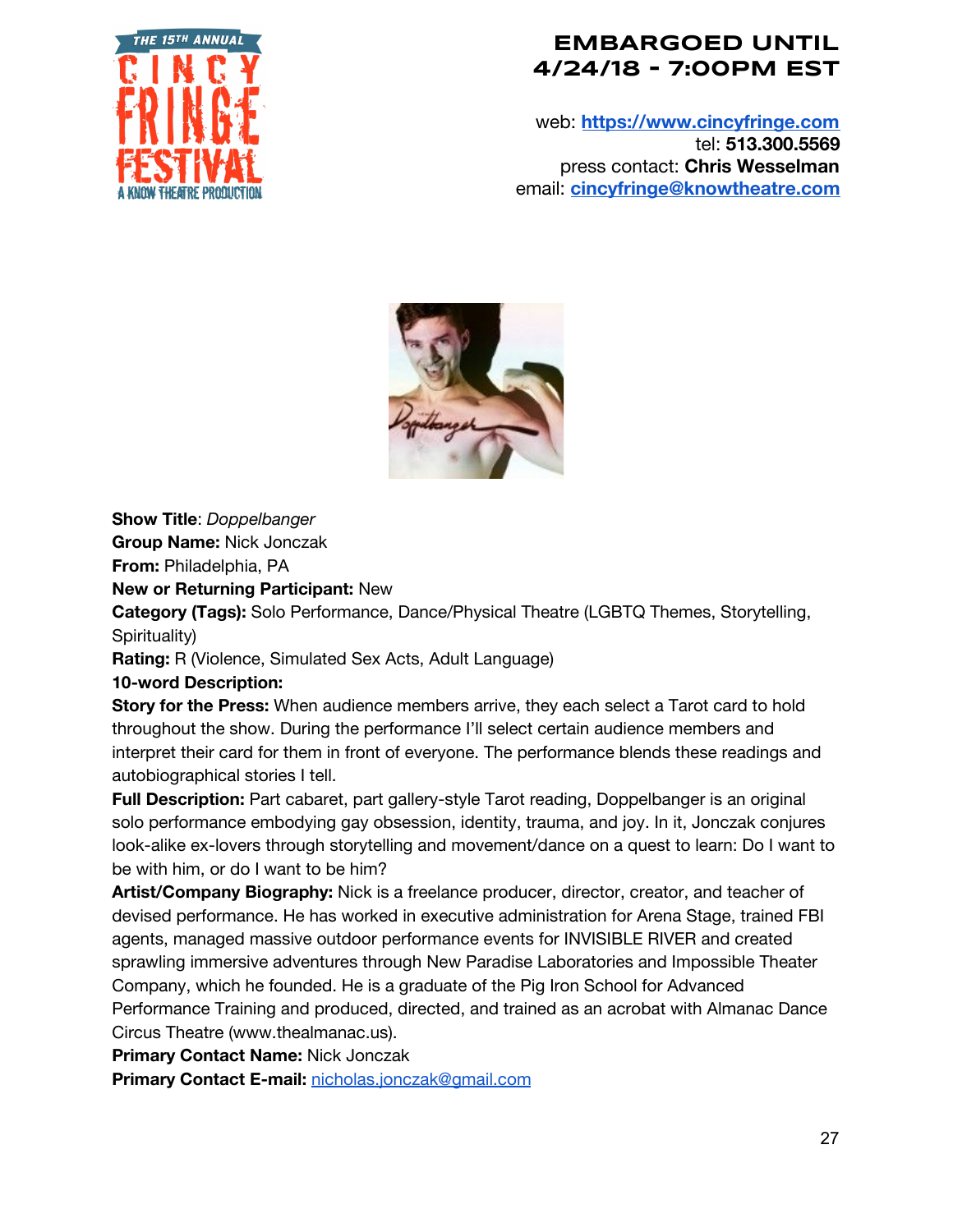

web: **[https://www.cincyfringe.com](https://www.cincyfringe.com/)** tel: **513.300.5569** press contact: **Chris Wesselman** email: **[cincyfringe@knowtheatre.com](mailto:cincyfringe@knowtheatre.com)**



**Show Title**: *Eddie Poe* **Group Name:** The Coldharts **From:** Brooklyn, NY **New or Returning Participant:** Returning **Category (Tags):** Play (Comedy, Horror, Music) **Rating:** PG-13

**10-word Description:** A manic riff about the adolescence of Edgar Allan Poe.

**Story for the Press:** "Eddie Poe" is the brand new sequel to "Edgar Allan", a show which received 'Full Frontal Pick of the Fringe' at the 2015 Cincinnati Fringe, critic's pick for 'Best Show' at the 2016 Orlando Fringe, and an Off-Broadway run at the Soho Playhouse in 2017. **Full Description:** Sixteen-year-old Edgar Allan has one goal: to gain mastery over all his subjects at the University of Virginia. He has only one obstacle: Eddie Poe. The creators of "Edgar Allan" present an entirely new manic riff inspired by the adolescence and short stories of Edgar Allan Poe. "No one can create a sense of atmosphere like The Coldharts" - Orlando Sentinel

**Artist/Company Biography:** The Coldharts are Katie Hartman and Nick Ryan, two theatre artists based in Brooklyn, New York. They create devised music-theatre inspired by the American Gothic. Their work has been seen in theaters, warehouses and living rooms across North America.

**Primary Contact Name:** Nick Ryan

**Primary Contact E-mail:** [thecoldharts@gmail.com](mailto:thecoldharts@gmail.com)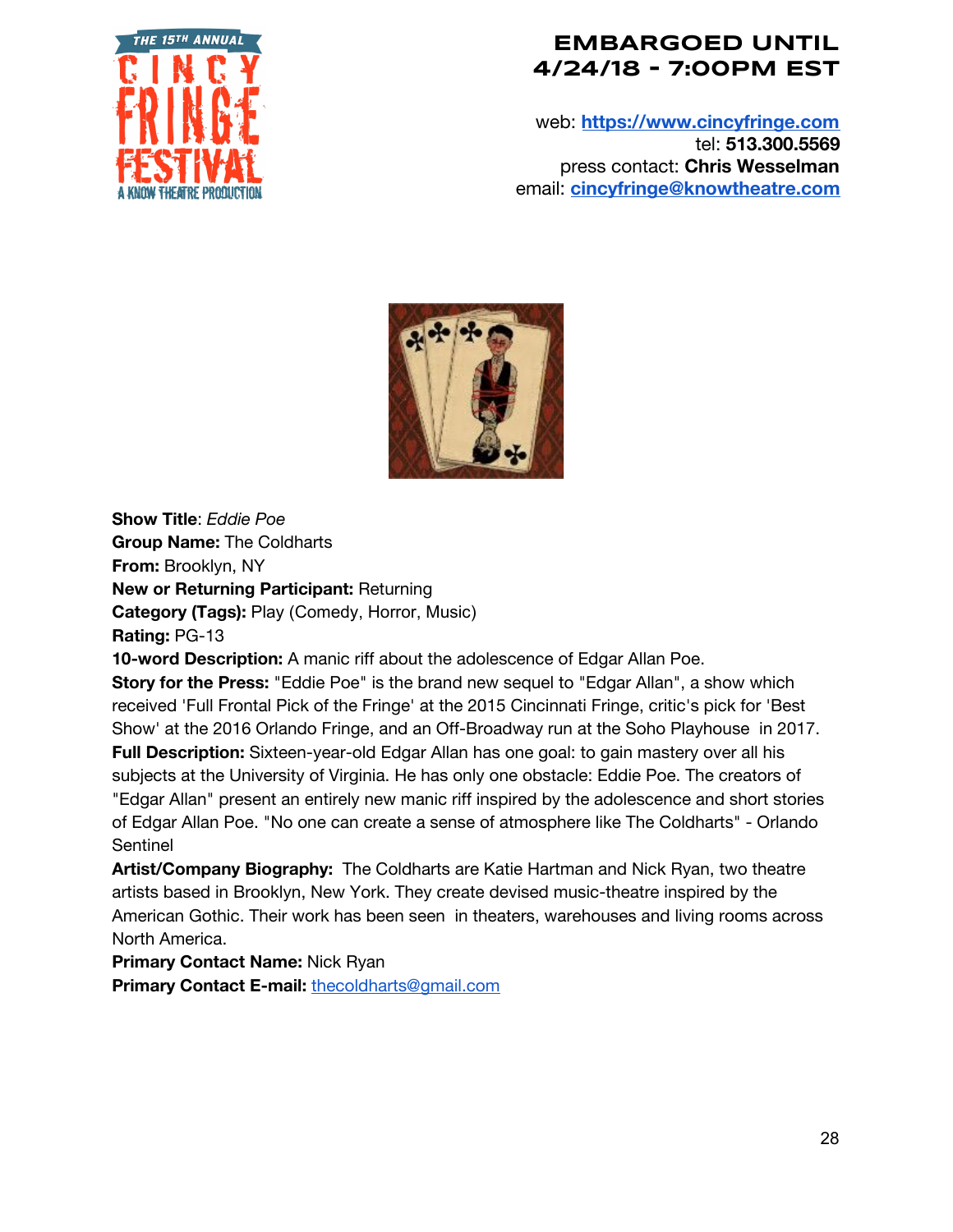

web: **[https://www.cincyfringe.com](https://www.cincyfringe.com/)** tel: **513.300.5569** press contact: **Chris Wesselman** email: **[cincyfringe@knowtheatre.com](mailto:cincyfringe@knowtheatre.com)**



**Show Title**: *Fadeaway Girl* **Group Name:** Rachel Petrie

**From:** St. Paul, MN

**New or Returning Participant:** Returning

**Category (Tags):** Solo Performance (Dramedy, Mental Health Themes, Storytelling) **Rating:** PG-13

**10-word Description:** An autobiographical story of one woman's experience with mental illness

**Story for the Press:** Fadeaway Girl is the true story of playwright/performer Rachel Petrie's experience coming to terms with a bipolar diagnosis. From her very first manic episode in 2004 to present day, Rachel shares her personal stories of derailment, discovery, reinvention, and joy.

**Full Description:** Fadeaway Girl is the autobiographical story of how one woman comes to terms with a diagnosis of bipolar disorder not once, but twice. Through a narrative that is both personal and universal, Rachel sheds light on the still ever present stigma attached to mental illness. At times humorous, at times poignant, Fadeaway Girl is an amalgam of emotions, life experiences, and lessons learned. It's a story of loss, determination, perseverance, and triumph.

**Artist/Company Biography:** Rachel Petrie is a performer, writer, and director who has been working in the Minneapolis/St. Paul theater scene since 2006. She has collaborated with many performance groups including: Four Humors (Member '10-'13); NTC; Bedlam Theatre; Mixed Precipitation; Live Action Set; Dangerous Productions; Mainly Me; Yellow Tree Theater; TRP; The Haunted Basement; Erin Sheppard; Ben San Del; and Raw Sugar. She has toured several original theatrical productions, both nationally and internationally, earning a Critic's Pick Award ('12) and a Producer's Pick Award ('10), both from the Cincinnati Fringe Festival. Fadeaway Girl is Rachel's first original solo production.

**Primary Contact Name:** Rachel Petrie

**Primary Contact E-mail:** [repetrie@gmail.com](mailto:repetrie@gmail.com)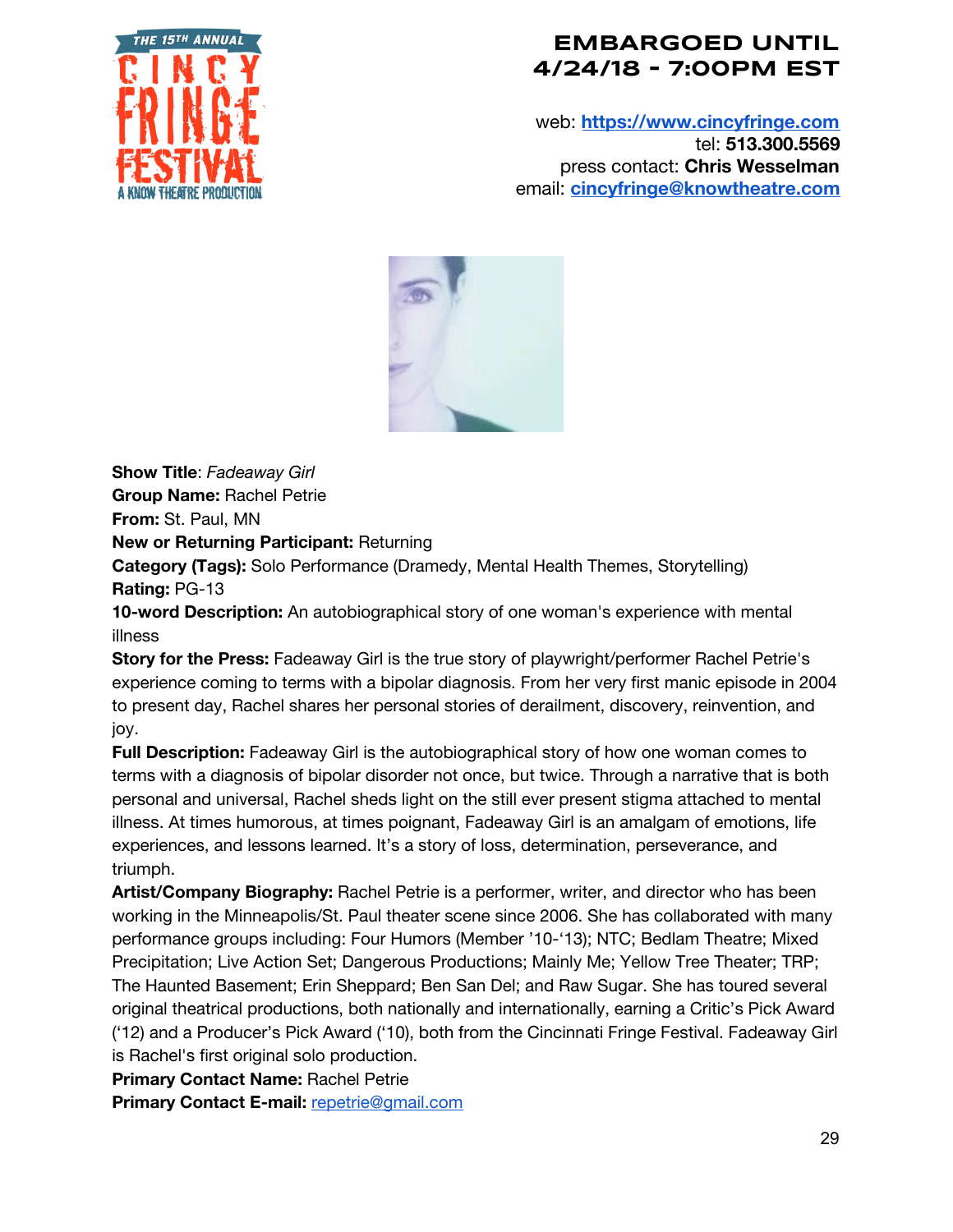

web: **[https://www.cincyfringe.com](https://www.cincyfringe.com/)** tel: **513.300.5569** press contact: **Chris Wesselman** email: **[cincyfringe@knowtheatre.com](mailto:cincyfringe@knowtheatre.com)**



**Show Title**: *The Last Drag*

**Group Name:** Jen Spillane

**From:** Kansas City, KS

**New or Returning Participant:** Returning

**Category (Tags):** Solo Performance (Music, Storytelling, Women's Themes)

**Rating:** R (Adult Language)

**10-word Description:** a rap cabaret in one act

**Story for the Press:** Ten years after leaving Cincinnati and the Fringe, former "bald intern" and Artistic Risk Taker (Cincinnati Enquirer) Jen Spillane returns with a new solo performance. Conceived in 2007 on her nightly drives to Available Light Theatre, The Last Drag is coming full circle with its world premiere at the Fringe.

**Full Description:** Past and present collide out of time as a performer recounts her early life as an outsider, and the lengths she went to for success. Part storytelling, part cabaret, this is her nightly bid for absolution.

**Artist/Company Biography:** Jen Spillane is a writer, performer, and designer; this is her fifth solo performance. She is proud to debut The Last Drag at her old home, the Cincy Fringe, where she previously served as Assistant Producer (04-05), premiered her solo show VIRTUE: did she fall or was she pushed? (06) and performed in the CinEx production lusthaus [1914] (07).She has been privileged to work around the country with such companies as the Dallas Children's Theater, Kitchen Dog Theater, WaterTower Theatre, the former Infernal Bridegroom Productions, and here in Ohio with the Know Theatre and Available Light Theatre.

**Primary Contact Name:** Jen Spillane

**Primary Contact E-mail:** [contact@thelastdragtheshow.com](mailto:contact@thelastdragtheshow.com)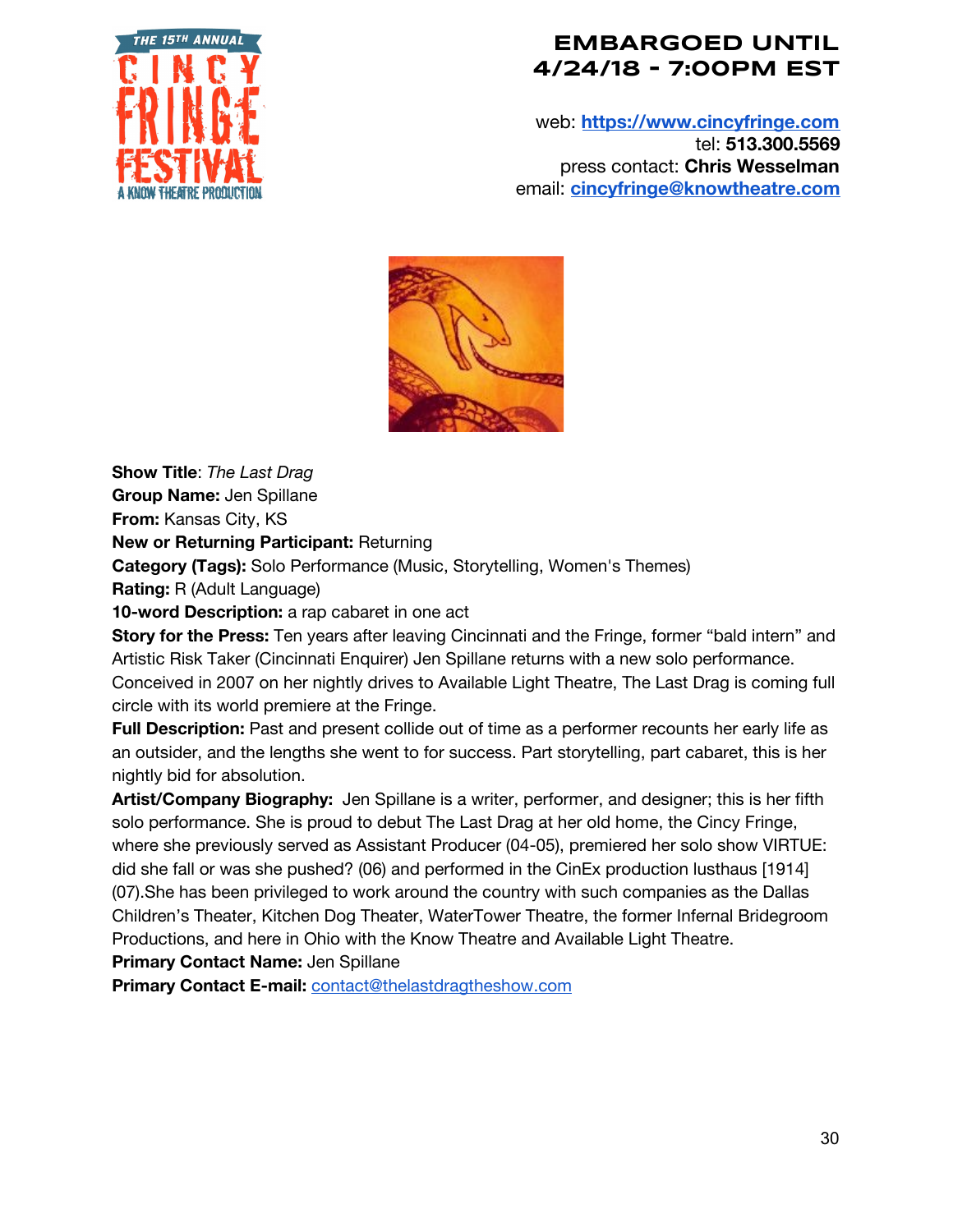

web: **[https://www.cincyfringe.com](https://www.cincyfringe.com/)** tel: **513.300.5569** press contact: **Chris Wesselman** email: **[cincyfringe@knowtheatre.com](mailto:cincyfringe@knowtheatre.com)**



**Show Title**: *The Mountains Did Quake, The Hillsides Did Tremble* **Group Name:** Animal Engine **From:** New York, NY **New or Returning Participant:** Returning **Category (Tags):** Play (Physical Theatre, Political Themes, Literary Adaptation) **Rating:** PG-13 **10-word Description:** In an authoritarian society where individuality is oppressed in favor of

obedience to an all-powerful dictator, the ancient epic of Gilgamesh is told as an act of underground rebellion. From the award-winning creators of "Petunia and Chicken" and "Darlings."

**Artist/Company Biography:** "Animal Engine makes old stories new, turning classic literature on its head with their deceptively minimalist, physically expressive style. Founded in New York City in 2011, they create and perform original works and teach their unique approach across the United States and internationally. Past productions include the 4 time award-winning Willa Cather inspired love story "Petunia and Chicken" and the critically acclaimed Peter Pan retelling "Darlings." The company is led by 2 artistic directors; partners Carrie Brown and Karim Muasher."

**Primary Contact Name:** Karim Muasher

**Primary Contact E-mail:** [karim@animalengine.com](mailto:karim@animalengine.com)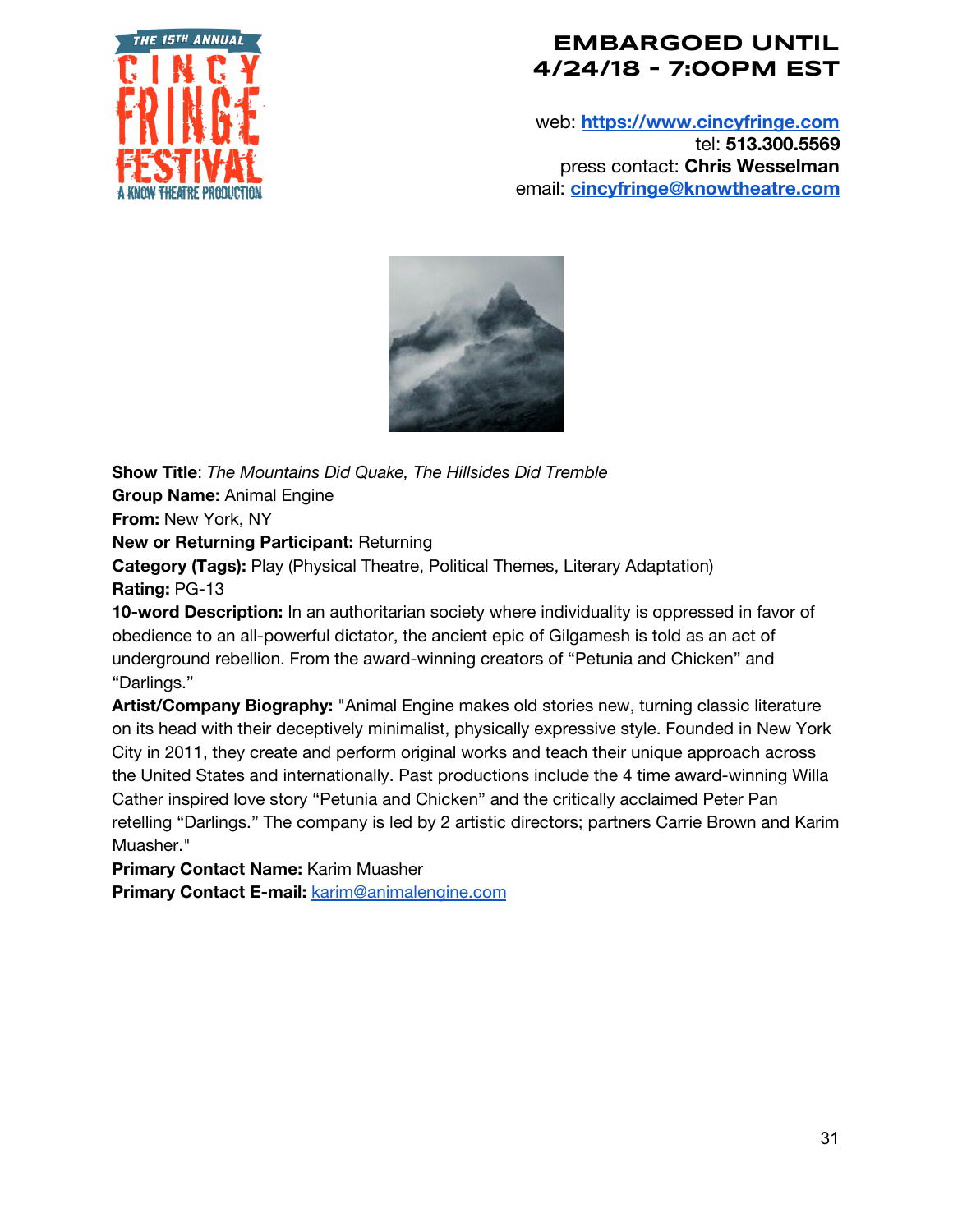

web: **[https://www.cincyfringe.com](https://www.cincyfringe.com/)** tel: **513.300.5569** press contact: **Chris Wesselman** email: **[cincyfringe@knowtheatre.com](mailto:cincyfringe@knowtheatre.com)**



**Show Title**: *Musical Chairs* **Group Name:** Gideon Productions **From:** Long island City **New or Returning Participant:** Returning **Category (Tags):** Play (Drama, LGBTQ Themes, Political Themes) **Rating:** PG-13

**10-word Description:** The struggles of a 3-person marriage in a collapsing nation. **Story for the Press:** The same creative team's 2017 Cincy show, God Of Obsidian, won the Linda Bowen Full Frontal Award. It may also be of interest that writer Mac Rogers, director Jordana Williams, and star Rebecca Comtois were also the writer, director, and second-lead in the 2017 podcast thriller STEAL THE STARS, which was downloaded over a million times. **Full Description:** A three-person relationship wouldn't be most people's cup of tea, but for Jess, Owen, and Ruth, it seems to work. So they decide to make it official: Ruth moves in. They figure out how to make it legal. It's only then that the three spouses learn that marriage especially in a scarily changing world – isn't any easier for three than for two.

**Artist/Company Biography:** GIDEON PRODUCTIONS crafts gripping plays that explore what's strange about being human and what's human about being strange, using familiar genres and cultural touchstones as a springboard to something wholly unexpected. Our productions include God of Obsidian (winner of the Cincy Fringe Full Frontal Pick Award), Ligature Marks (a CityBeat Critic's Pick), and The Honeycomb Trilogy (a 3-time New York Times Critic's Pick).

**Primary Contact Name:** Mac Rogers

**Primary Contact E-mail:** [mac.rogers@gmail.com](mailto:mac.rogers@gmail.com)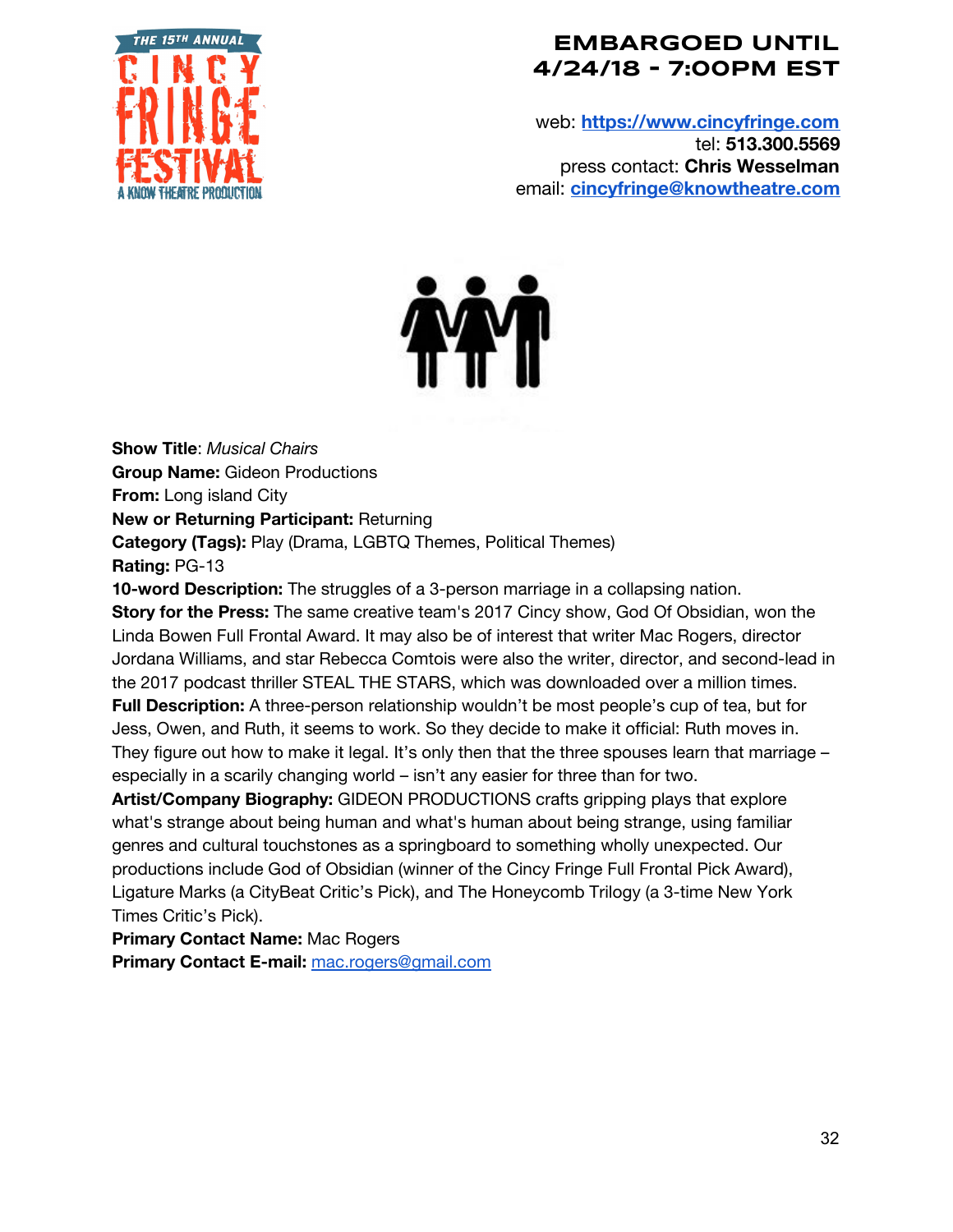

web: **[https://www.cincyfringe.com](https://www.cincyfringe.com/)** tel: **513.300.5569** press contact: **Chris Wesselman** email: **[cincyfringe@knowtheatre.com](mailto:cincyfringe@knowtheatre.com)**



**Show Title**: *Please Shuffle The Cards* **Group Name:** Erik Tait **From:** Columbus, OH. **New or Returning Participant:** New **Category (Tags):** Solo Performance (Circus, Comedy, Magic) **Rating:** PG-13 (13+)

**10-word Description:** Sleight of hand artist explores the border between skill and magic. **Story for the Press:** The magic featured in Please Shuffle the Cards is accessible to a lay audience, but often makes magicians sit up and take notice. A magic show this highly technical in nature is unusual to see outside of a convention, and more unusual in that it's funny.

**Full Description:** The show begins with the audience being invited to shuffle the deck of cards that Erik will perform with. A camera is turned on so that the miracles on the table can be seen by everyone in the theater. *Please Shuffle The Cards* explores magic's relationship with skill and discovering how close one can come to telling people the secrets we are sworn to keep. **Artist/Company Biography:** Erik Tait is an award winning sleight of hand artist, and the only magician in the world with an actual college degree in comedy. Based in Columbus OH, Erik has performed at such venues as Second City, XM Radio, and the world famous Magic Castle. Audiences have hailed him as acerbic, hilarious, and refreshingly honest about his dishonesty. When not performing in various comedy clubs and corporate venues he is a photographer, tortoise enthusiast, and writer/performer for the sketch comedy show Monday Night Live.

**Primary Contact Name:** Erik Tait

**Primary Contact E-mail:** [TaitErik@gmail.com](mailto:TaitErik@gmail.com)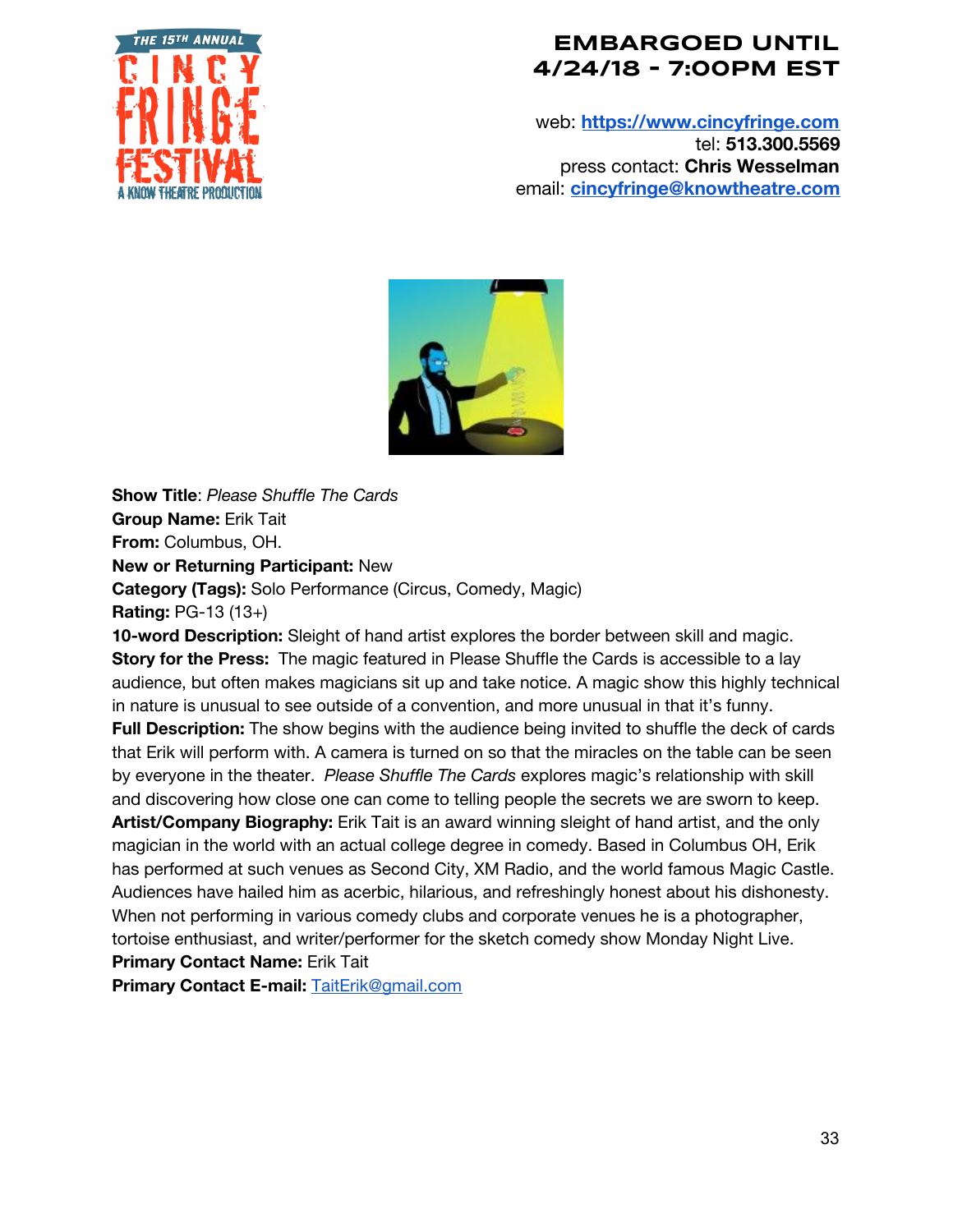

web: **[https://www.cincyfringe.com](https://www.cincyfringe.com/)** tel: **513.300.5569** press contact: **Chris Wesselman** email: **[cincyfringe@knowtheatre.com](mailto:cincyfringe@knowtheatre.com)**



**Show Title**: *She Buried the Pistol* **Group Name:** Lydia Blaisdell **From:** Brooklyn, NY.

**New or Returning Participant:** New

**Category (Tags):** Solo Performance (Mental Health Themes, Storytelling, Women's Themes) **Rating:** PG-13

**10-word Description:** An excavation and exorcism of my great grandmother's legacy. **Story for the Press:** The piece is based on my great-grandmother's actual medical records from Stockton State Asylum, which I coaxed from a reluctant archivist in California through months of emails and phone calls. The original records are on two sheets of microfiche. They are shockingly sad. I have the only copy.

**Full Description:** In 1931, my great-grandmother, Cora, was declared insane and placed in an asylum against her will. She remained there for over 30 years. How do I honor her legacy? What histories do we inherit? She Buried the Pistol offers an intimate exploration of madness, gender, and family history.

**Artist/Company Biography:** Lydia Blaisdell is a member playwright of Youngblood at Ensemble Studio Theater. Bear Eats Bear, her immersive audio piece, has toured to Toronto, Brooklyn, Charlotte, Minneapolis, and Austin. Her piece, The Last Great American Bear Hunt, was a finalist for the O'Neill National Playwrights Conference (2016). Her historical sex-doll play, The Silent Woman, made Honorable Mention on the 2016 Kilroy's List of best new plays. She has been a writer in residence at Ucross, Yaddo, and the Marble House Project. Lydia lives in Brooklyn. She holds an MFA from the Michener Center and a BA from Columbia. **Primary Contact Name:** Lydia Blaisdell

**Primary Contact E-mail:** [lbb2110@gmail.com](mailto:lbb2110@gmail.com)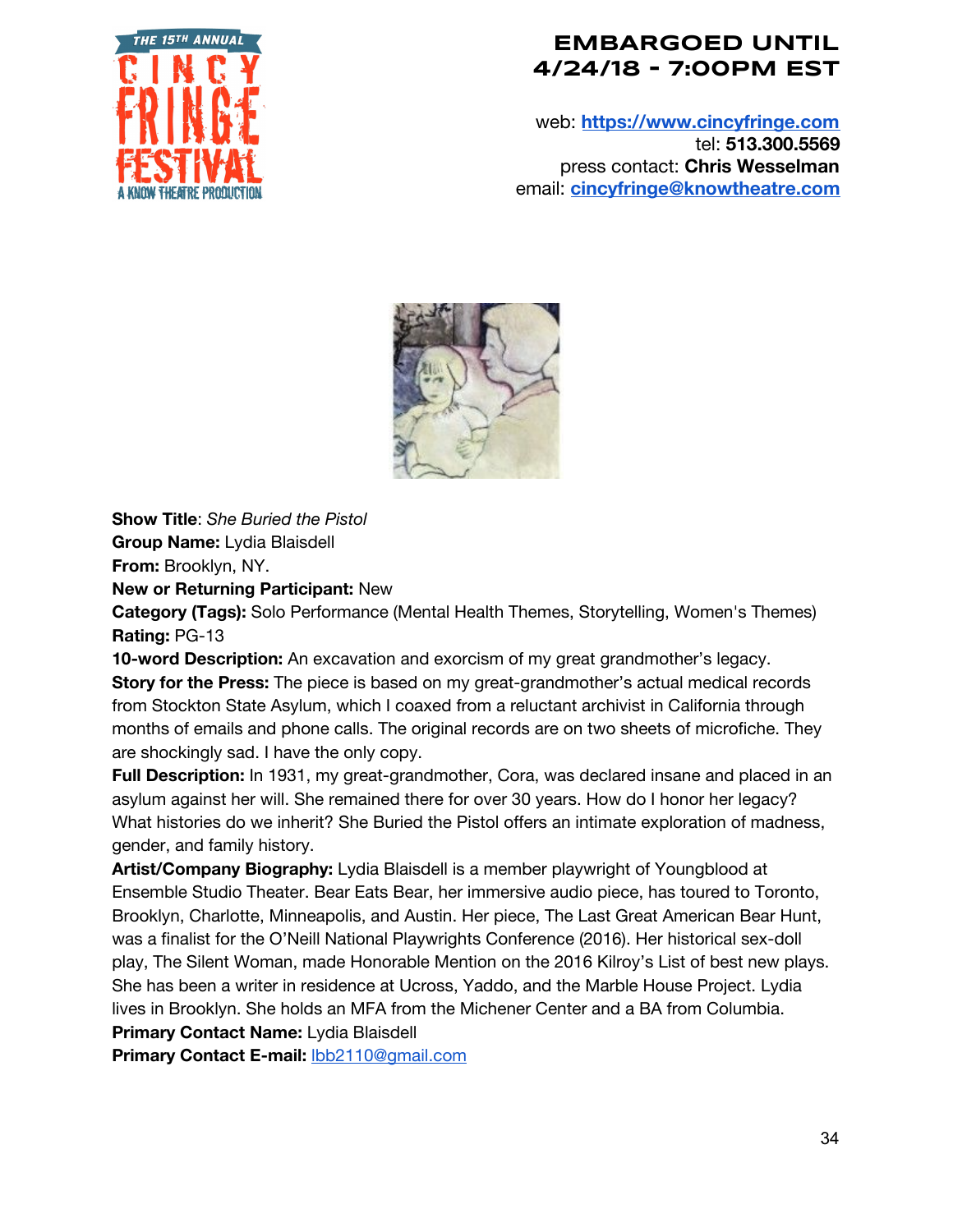

web: **[https://www.cincyfringe.com](https://www.cincyfringe.com/)** tel: **513.300.5569** press contact: **Chris Wesselman** email: **[cincyfringe@knowtheatre.com](mailto:cincyfringe@knowtheatre.com)**



**Show Title**: *Show Up* **Group Name:** Peter Michael Marino

**From:** New York, NY

**New or Returning Participant:** New

**Category (Tags):** Solo Performance (Comedy, Improv, Mental Health Themes) **Rating:** PG-13 (13+)

**10-word Description:** An improvised solo comedy based on your crazy life.

**Story for the Press:** While "Show Up" is an improvised solo comedy about the life experiences of the audience, it is also peppered with Pete's own struggles and triumphs with social anxiety and depression. The message of the show is "doing is easier than thinking." As a result of the show, Pete has become a mental health advocate and has written pieces for mental health sites The Mighty and Stigma Fighters.

**Full Description:** In "Show Up," internationally acclaimed solo performer Peter Michael Marino uses his decades of solo expertise to turn the clichés of the genre on their clichéd heads. Using an arsenal of Post-it Notes, Pete transforms the audience's experiences into a comedic life-story that's different each time. You control the content, set, and sound for this socially-anxious show about you. And there's a party!

**Artist/Company Biography:** Peter Michael Marino is a NYC-based performer/writer/producer whose work has been seen on five continents. His critically acclaimed solo show "Desperately Seeking the Exit" recounted the making and unmaking of his West End Blondie musical flop "Desperately Seeking Susan" and played for over two years in the US, UK, and Australia. He is the creator of NYC's SOLOCOM, which has launched over 500 new solo comedies. Pete has been performing and producing at the Edinburgh Fringe and many other Fringe festivals since 2012. www.petermmarino.com

**Primary Contact Name:** Peter Michael Marino

**Primary Contact E-mail:** [petermichaelmarino@me.com](mailto:petermichaelmarino@me.com)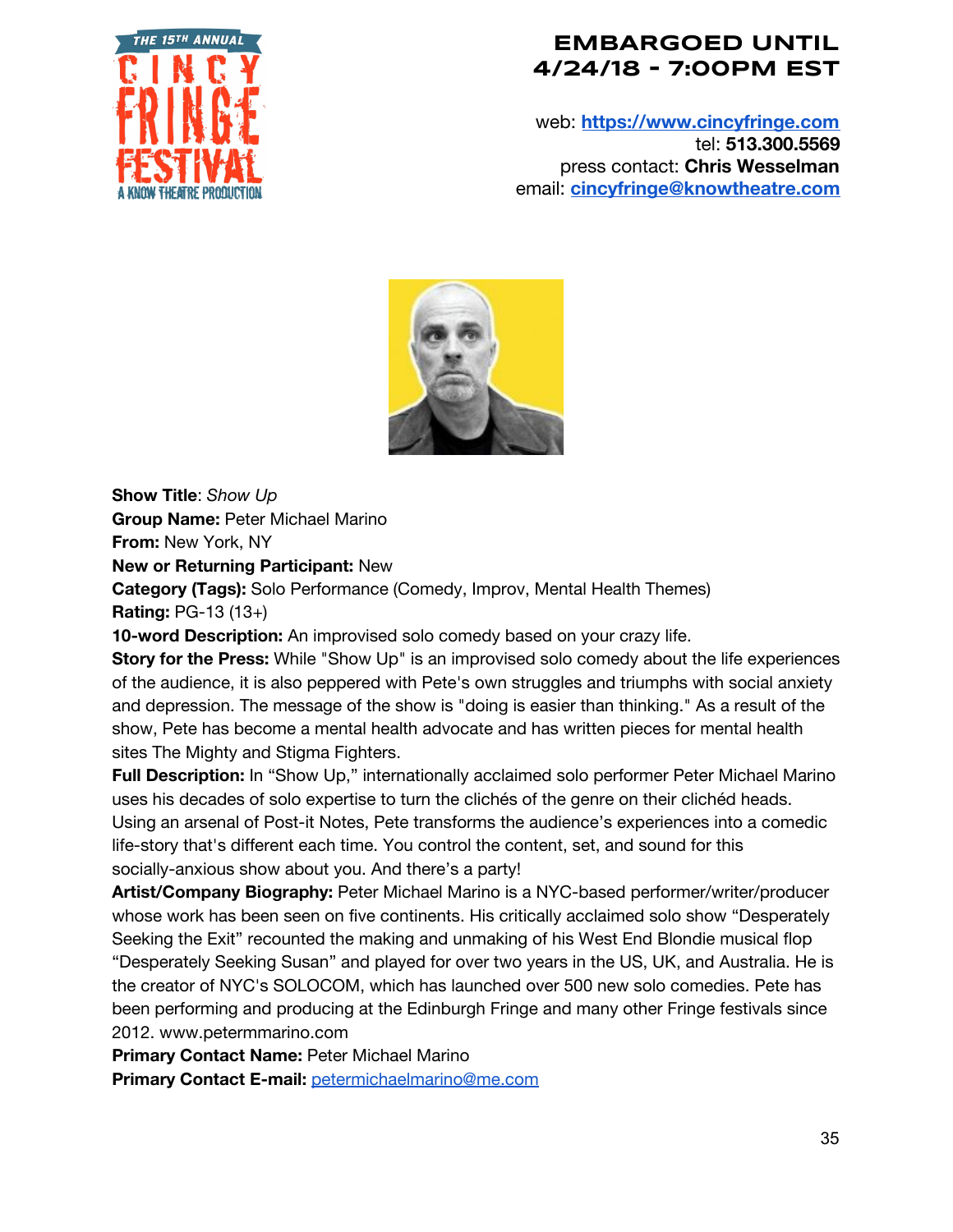

web: **[https://www.cincyfringe.com](https://www.cincyfringe.com/)** tel: **513.300.5569** press contact: **Chris Wesselman** email: **[cincyfringe@knowtheatre.com](mailto:cincyfringe@knowtheatre.com)**



**Show Title**: *Take Flight: An Adventure in Cirque* **Group Name:** Imaginez **From:** Chicago, IL **New or Returning Participant:** New

**Category (Tags):** Dance/Physical Theatre (Circus, Comedy, Physical Theatre) **Rating:** Family Friendly (All Ages)

**10-word Description:** Aerial-silk/clown show about embarking on new journeys: life.

**Story for the Press:** "\* Strong LGBTQ ensemble with a story of resiliency.

\* The five year journey of Take Flight: Devising, revising and polishing to where it is now. The original devisers started writing and creating from a time when all of us were going through our own massive new chapters in our lives: a divorce, a gender transition, and the sudden throes of homelessness. None of these specific challenges in our lives were fodder for our creative process, but we all needed some poetic expression and laughter at the time and this piece was a manifestation of that leaping point."

**Full Description:** This aerial silk clown show poetically explores the crippling fear and exhilarating joy of flying into new chapters in life. Clutching a ticket to his dreams, Bumbles' plane freezes in time... With his heart (Kiki) and mind (Fink) at odds, Bumbles must cling to the familiar or leap into the unknown. A 'Living Pixar' tale of courage, resiliency and friendship perfect for all ages.

**Artist/Company Biography:** "Imaginez (pronounced ih-MA-jin-AY) is an ensemble of circus theatre professionals devising dynamic new works using clown, mime, physical comedy, aerial acrobatics, fire performance and physical theater to create dangerously beautiful spectacle with story. Speaking the universal language of movement, Imaginez has toured the American Midwest and into Canada believing that powerful theatre can transport audiences into that wonderful realm of "What if". Our collective training comes from around the world including the Moscow Art Theatre, Dell'Arte International School for Physical Theatre, Actor's Gymnasium Circus School, and the Discovery Movement Theatre trained by famed Marcel Marceau."

**Primary Contact Name:** Genesee Spridco

**Primary Contact E-mail:** [Imaginezens@gmail.com](mailto:Imaginezens@gmail.com)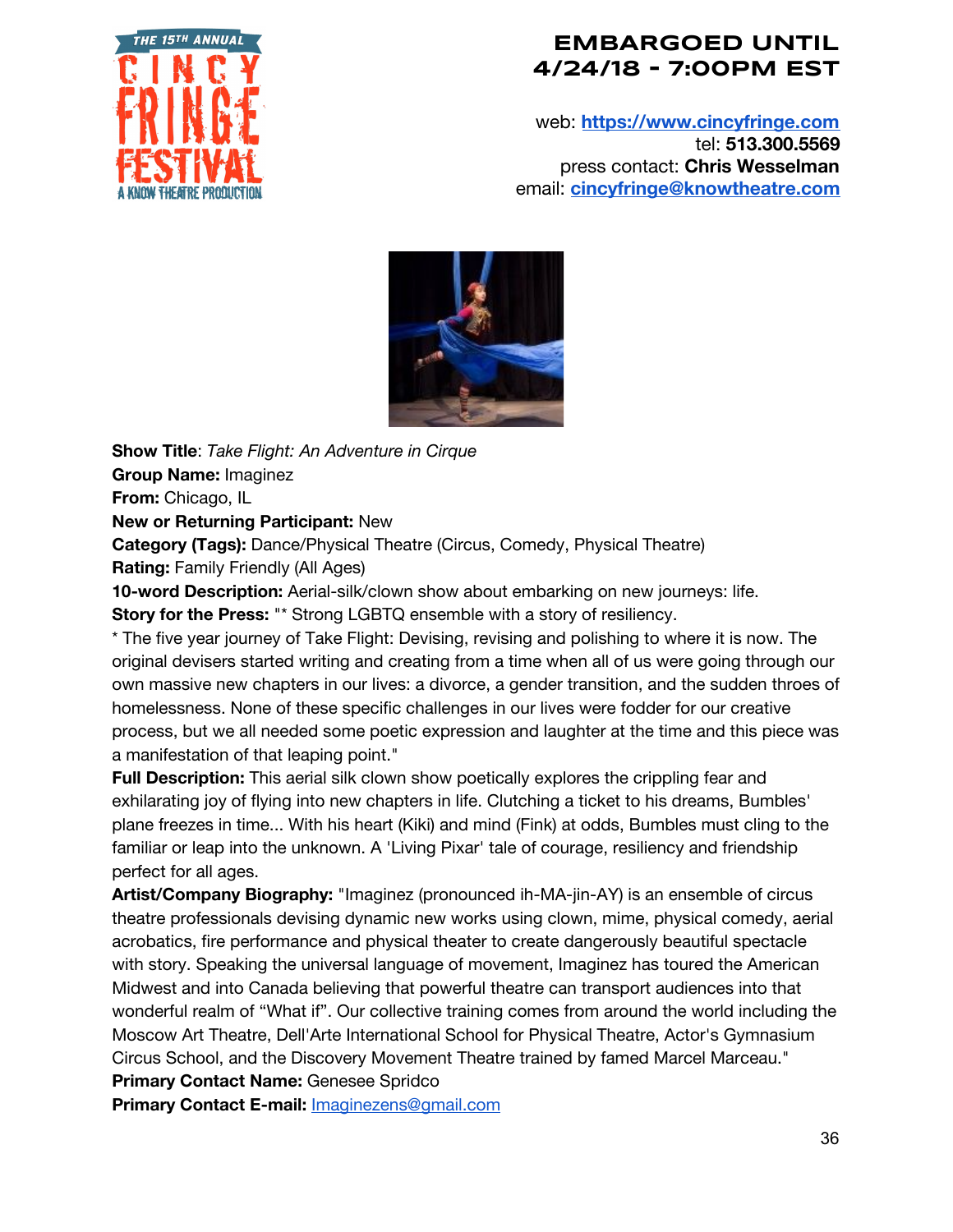

web: **[https://www.cincyfringe.com](https://www.cincyfringe.com/)** tel: **513.300.5569** press contact: **Chris Wesselman** email: **[cincyfringe@knowtheatre.com](mailto:cincyfringe@knowtheatre.com)**



**Show Title**: *There Ain't No More!* **Group Name:** Breaker/Fixer Productions **From:** Fayetteville, AR

**New or Returning Participant:** New

**Category (Tags):** Solo Performance (Dramedy, Music)

**Rating:** PG-13 (Adult Language)

**10-word Description:** An award winning tour-de-folk operetta.

**Story for the Press:** "There Ain't No More!" is the product of five years of research, down-home poetry, square dances, music-mentorship, and folklore in the mountains of the Arkansas Ozarks. Breaker/Fixer is a nationally truing company that creates performances at the intersection of folklore and theatre.

**Full Description:** "In his final concert an old folksinger confronts his troubled past, his legacy, and death itself with five instruments, square-dance calling, and dirty jokes in this haunting, heartfelt hootenanny. Based on legends of American Folk music. The Washington Post called it "Powerful" and "worth seeking out". Winner "Best Show" 2017 Orlando Fringe, "Excellence in Writing" Portfringe, 2017 "Outstanding National Act" 2017 St. Louis Fringe."

**Artist/Company Biography:** Breaker/Fixer Productions is a collaboration between writer, performer, and "Ozark renaissance folklorist" Willi Carlisle and theatre artist Joseph Fletcher. We create original performances at the intersection of theatre and folklore that encourage audiences to take part in their own history and discover the history of others. Our work stems from engagement with communities and often incorporates traditional art forms such as music, puppets, masks, and dance. Their first show "There Ain't No More!" is the product of five years of research, down-home poetry, square dances, music-mentorship, and folklore in the mountains of the Arkansas Ozarks.

**Primary Contact Name:** Joseph Fletcher

**Primary Contact E-mail:** [Fletchertheatre@hotmail.com](mailto:Fletchertheatre@hotmail.com)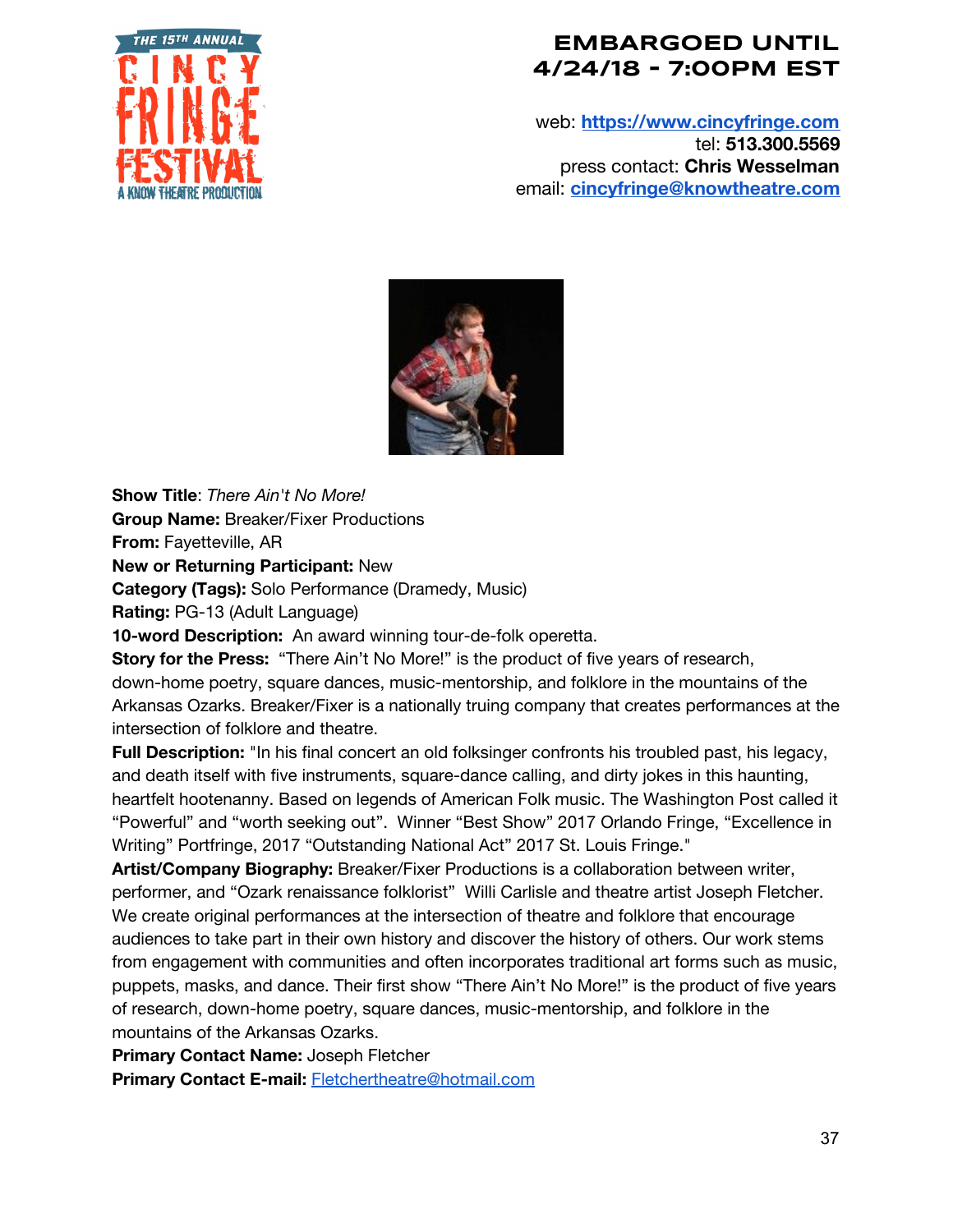

web: **[https://www.cincyfringe.com](https://www.cincyfringe.com/)** tel: **513.300.5569** press contact: **Chris Wesselman** email: **[cincyfringe@knowtheatre.com](mailto:cincyfringe@knowtheatre.com)**



**Show Title**: *Thrive IRL* **Group Name:** Nameless Numberhead **From:** Charleston, SC **New or Returning Participant:** New **Category (Tags):** Interdisciplinary (Comedy, Music, Satire) **Rating:** PG-13

**10-word Description:** A post-apocalyptic vaudeville show about YOU

**Story for the Press:** The internet dominates everything we do in our personal, professional, and even private lives. Social media has bolstered our obsession with 'voyeurism of the mundane'. Data and information are now currency. It's a terrifyingly amazing time to be alive! 'Thrive IRL' is a brand new show from comedy team Nameless Numberhead which is presented as an instructional coping mechanism for living life while co-existing with the internet. #feedthealgorithm.

**Full Description:** NAMELESS NUMBERHEAD is a post-apocalyptic vaudeville sketch comedy duo from Charleston, SC. Running all lighting and sound elements from the stage with foot switches and pedals, their show is a character driven satire about you and the weird routines and habits you exhibit everyday. Self identified as surveillance chic, Nameless Numberhead exposes our obsession with voyeurism of the mundane (social media and the algorithm). **Artist/Company Biography:** Nameless Numberhead is Maari Suorsa and Henry Riggs. Their work has been featured on FunnyorDie, TedX, and most recently at SF Sketchfest. The two have performed at various festivals, comedy theatre's, and colleges all over the country including: SF Sketchfest, NY Sketchfest, The iO Theatre (Chicago), The PIT (NYC), Dad's Garage (Atlanta), Piccolo Fringe Festival, Sacramento Comedy Festival, Dallas Comedy

Festival, and more. Charm City Comedy Project called Nameless Numberhead "one of the most compelling sketch shows we've ever hosted".

**Primary Contact Name:** Maari Suorsa

**Primary Contact E-mail:** [namelessnumberheadcomedy@gmail.com](mailto:namelessnumberheadcomedy@gmail.com)